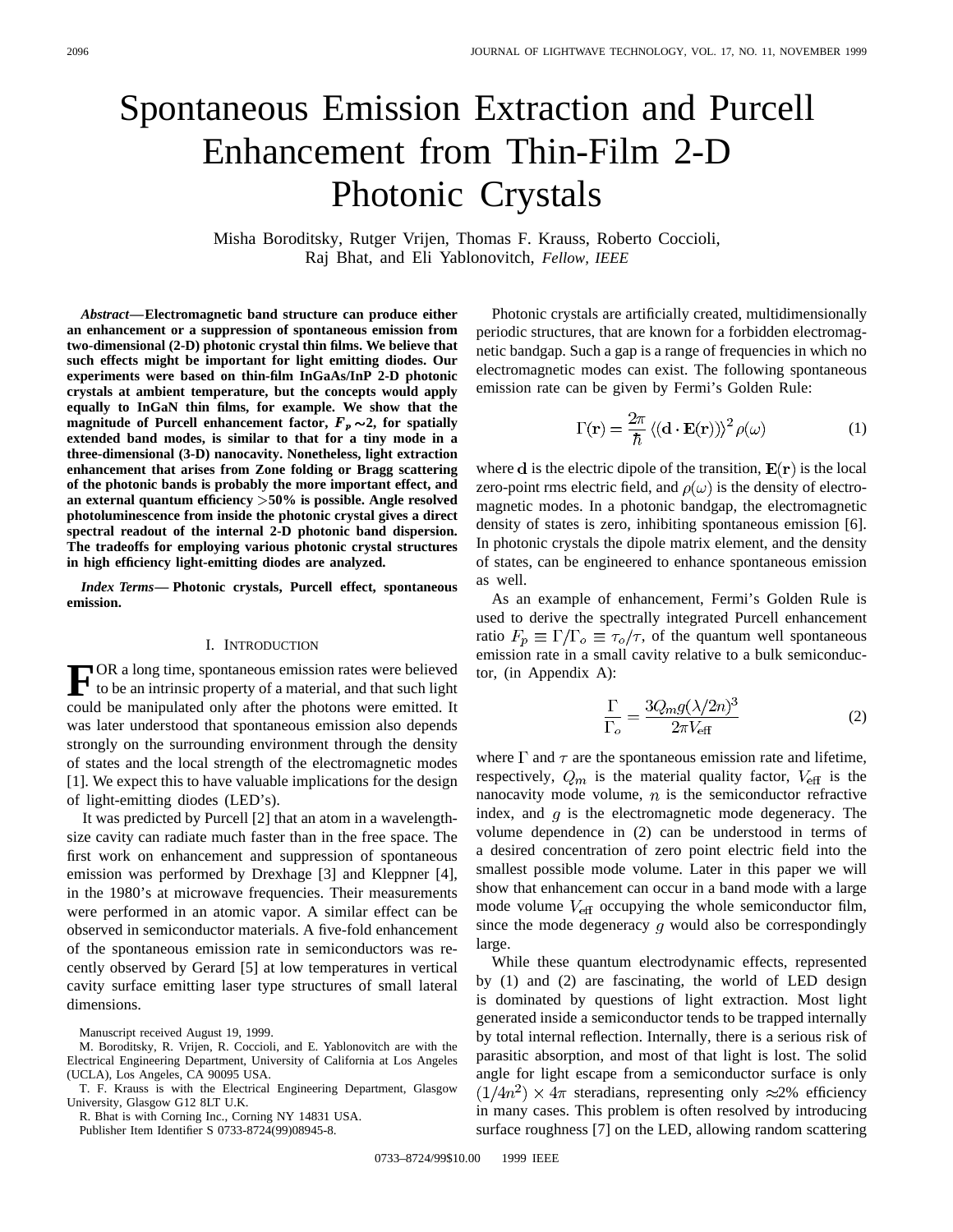

Fig. 1. (a) A scanning electron micrograph of a triangular array of voids in a thin InGaAs/InP double hetero-structure film bonded to a glass substrate. Under the voids is the flat surface of the glass. The center to center spacing  $a = 720$  nm, the film thickness  $t = 240$  nm, and the void diameter is  $2r = 550$  nm. (b) A perspective drawing of the experimental structure.

and disrupting light trapping, so that eventually over 30% of the light can escape [8] from the semiconductor surface.

In this paper, we will be introducing periodic photonic crystal surface patterning rather than random roughness. Periodic patterned semiconductor films prevent light trapping, just as randomly patterned surfaces do. The reciprocal lattice vectors associated with periodicity will Bragg scatter all internal light into the escape cone near the origin of  $k$ -space, permitting all the light to eventually escape.

Thus, we have two mechanisms for improved LED operation associated with photonic crystals:

- 1) The surface geometry and patterning can create band structure and nanocavities exhibiting Purcell spontaneous emission rate enhancement.
- 2) At the same time, the surface patterns allow Bragg scattering and prevent light trapping, permitting the internal spontaneous emission to escape. The effectiveness of these scattering processes, in competition with parasitic absorption, is called extraction efficiency.

The effects 1) and 2) have a rather different character: the Purcell effect 1), is a rate enhancement, while the extraction effect 2), pertains to the overall LED efficiency. In the presence of nonradiative recombination, and parasitic optical absorption, the 1) and 2) effects are less easily distinguished. Much of this paper will be dedicated to photonic crystal designs that accomplish both 1) and 2), and to establish criteria for distinguishing between 1) and 2). In this way, it is hoped that this paper can guide the LED designer to optimize the desired performance. In most cases of room temperature LED's, it appears that the light extraction effect 2), will be the more important.

Unlike three-dimensional (3-D) photonic crystals, the twodimensional (2-D) type are relatively easy to fabricate [9], making them more interesting for practical applications. Thus, the enhancement and suppression of spontaneous emission in thin-film 2-D photonic crystals at room temperature is the subject of this paper.

The performance of LED's depends on a delicate interplay between radiative and nonradiative recombination as well as light extraction and light absorption rates. Overall, LED efficiency, and modulation speed, can be significantly improved with the help of photonic crystals.

# II. ANGLE AND SPECTRALLY INTEGRATED PHOTOLUMINESCENCE MEASUREMENTS

In the photonic crystal field, calculations of electromagnetic bandgaps for 2-D photonic crystals of infinite length [10] arrived shortly after the initial demonstrations [11] of 3-D photonic bandgaps. The first calculations of a *thin* 2-D periodic slab were done much later, independently by Russell [12] and by Fan *et al.* [13]. Such thin-film photonic crystals are relatively easy to make. Vertical confinement is provided by refractive index guiding, while horizontal control comes from the photonic crystal periodicity. In this paper we will be considering 2-D photonic crystals in the form of a thin semiconductor slab on a glass substrate. A perspective view is illustrated in Fig. 1(b), and Fig. 1(a) is a top view electron micrograph.

Thin slab photonic crystals have a bandgap only for TE polarized, guided waves, but they remain nonetheless quite useful. We have computed, [14], [15] the band structure of our thin film 2-D photonic crystals using the finite-difference timedomain (FDTD) algorithm, with results plotted in Fig. 2(a). The 2-D photonic band structure is dominated by the light cone, the shaded region in Fig. 2(a) that represents those modes that can couple to external plane waves in the glass substrate. In the shaded region, free space plane waves are present at all frequencies, and they pass directly through the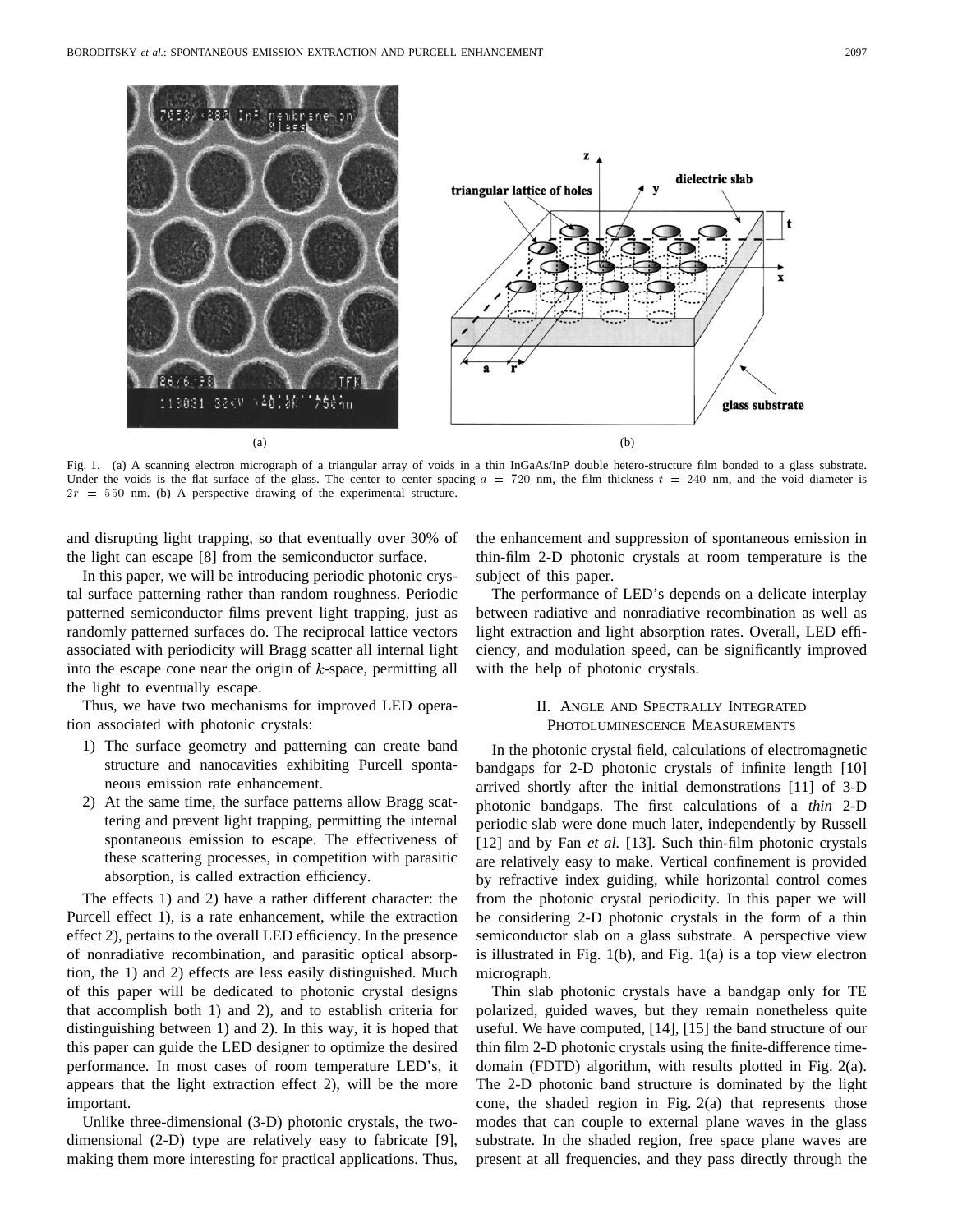

Fig. 2. (a) The computed dispersion diagram of our 2-D triangular photonic crystal. The solid lines represent the "TE-like" bands, and the long dashed lines represent the "TM-like" bands. The TE bands have a forbidden gap, while the TM bands do not. Nevertheless the most important feature of the band structure is the grey region representing modes that couple out to plane waves in the glass substrate. It is bounded by the light line, representing the speed of light in glass. This shows that there is in fact *no forbidden gap at all*, since the grey modes above the light line extend all the way down to zero frequency. (b) The dispersion of TE waves in the unpatterned thin semiconductor film. This may be regarded as the "free photon dispersion." The numbers in parentheses represent the mode degeneracy of the various dispersion branches, including a factor 2 for the TM modes that are not shown. Fig. 2(b) is useful for estimating the thin-film optical density of states in the absence of the periodic photonic crystal voids.

thin film. Thus there is *no forbidden band at any frequency above the light cone.* The plotted curves, (solid for TE, and dashed for TM) represent band modes that have a relatively high  $Q$  for remaining confined in the semiconductor film, but they too eventually leak away as external plane waves.

The four types of waves above the light cone are labeled A, B, C, and D, in Fig. 3. The waves labeled "A" are simply external plane waves that pass from glass directly through the thin film into the air. The waves labeled "B" are guided modes that couple to external plane waves in both air and the glass substrate. Thus the guided modes are inherently leaky. They are often call leaky conduction band modes, since they correspond to the so-called photonic conduction bands, lying at frequencies above the two valence bands that originate at zero frequency at the  $\Gamma$  point.

Spontaneous emission is associated with zero-point electromagnetic fields. Thus we can imagine that incoming zero-point



Fig. 3. Cases A, B, C, and D are examples of the different types of modes which can exist in different points on the frequency versus wave-vector graph. Case A represents a free space mode, above the light line, that couples directly through the semiconductor film. Case B represents a frequency and wave-vector at which external plane waves couple to an allowed band in the film. Thus they propagate along the film for some distance before leaking out again. Case C represents a mode far from the center of  $k$ -space.

plane waves interact with the thin semiconductor film. These can occur at all frequencies, but those waves that spend a long time in the film before continuing on, as in point "B" of Fig. 3, will induce a considerably enhanced spontaneous emission. This idea is made more rigorous in the Appendices to this article, but the net result of the long interaction time with the thin film is that there is far more spontaneous emission into the allowed bands within the light cone, case "B," than at other light cone frequencies, case "A" in Fig. 3.

The "C" and "D" waves are, respectively, similar to the "A" and "B" waves in Fig. 3, but they have lateral wave vectors that are too large to emit into the air, so they produce spontaneous emission only into the glass, whose refractive index defines the shaded light cones. Case "C" consists of plane waves in glass that enter the semiconductor film, and then reflect back from the air interface by total internal reflection. Case "D" is a guided mode that couples to incoming and outgoing plane waves in the glass, but the guided mode does not leak into the air due to the large wave vector.

Spontaneous emission at "B" and "D" is very strong, while at "A" and "C" it is unenhanced. By rescaling our photonic crystal lattice constant, we can tune the leaky conduction band modes, case "B," to overlap the material emission band, producing enhanced spontaneous emission. On the other hand, if the leaky conduction bands are made to fall above the material emission band, case "A," then there will be the normal volume of spontaneous emission into external plane waves. Thus the external spontaneous emission can be much stronger than usual, if leaky conduction bands can take part. This pertains to the rate of spontaneous emission, that influences the external efficiency in competition with nonradiative recombination, or other loss mechanisms.

To test these ideas, we use an  $In_{0.47}Ga_{0.53}As/InP$  single quantum well double hetero-structure for these photoluminescence experiments, (layer thicknesses are given in Table I), grown by metallo-organic chemical vapor deposition. The separated thin films are fabricated by a chemically selective substrate removal technique, and bonded to a glass slide with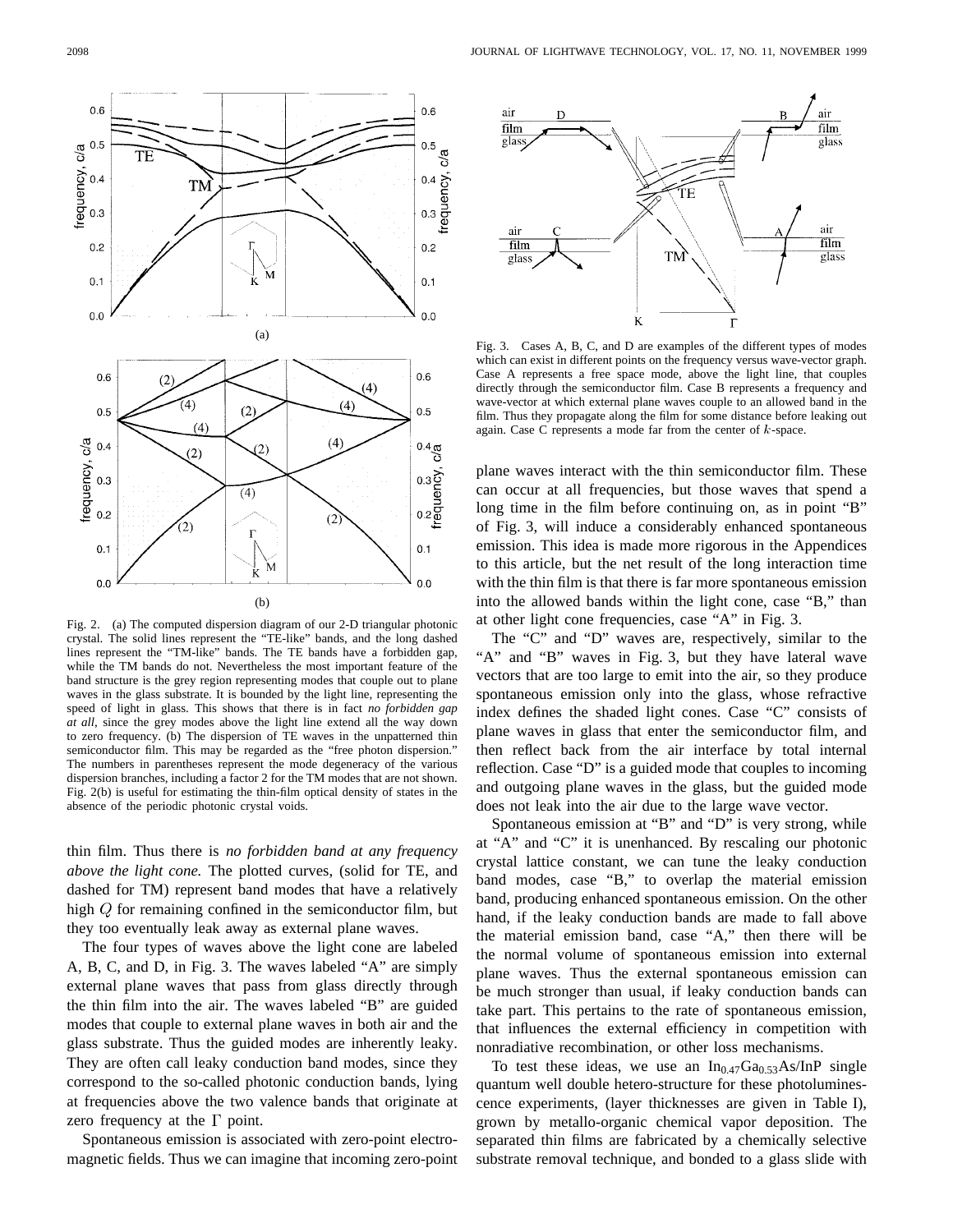TABLE I SAMPLE HETEROSTRUCTURE LAYERS

| InP top cladding layer                                                       | 90 <sub>nm</sub> |
|------------------------------------------------------------------------------|------------------|
| $In_{0.47}Ga_{0.53}As$ , n=10 <sup>18</sup> cm <sup>-3</sup> , active region | 60 <sub>nm</sub> |
| InP bottom cladding layer                                                    | 90nm             |
| Glass slide                                                                  |                  |

 $0<sup>0</sup>$  $\mathcal{A}$  30<sup>0</sup> Glass hemisphere  $\mathbf{\cdot\cdot \nabla }$  60<sup>o</sup> θ  $90<sup>0</sup>$ **Santa Tanzani** Photonic crystal Pump beam

Fig. 4. A glass hemisphere is bonded to the glass substrate of the photonic crystal. This allows the spontaneous emission to avoid total internal reflection inside the glass, and permits an accurate measurement of the angle dependent spontaneous emission. The spectral peak position versus angle directly reads out the photon band structure.

Norland 73 ultraviolet-curable optical glue. A triangular array of voids is defined by electron-beam lithography, using a LEICA EBPG-5 Beamwriter. The semiconductor slab was etched through by reactive ion etching (RIE) using SiCl<sub>4</sub> at an elevated temperature of 200  $^{\circ}$ C. The InP/InGaAs/InP double heterostructure film thickness is 240 nm, containing an InGaAs quantum well active region, of thickness 60 nm.

Each sample had numerous test areas, called "fields," each with a triangular lattice structure. The lattice constant of different photonic crystal fields spanned a tuning range sufficient for the leaky conduction band modes to overlap with the material spontaneous emission band or to fall below that band. Since the InGaAs emission wavelength is centered at  $\lambda = 1650$  nm, or 182 THz, the photonic conduction band edge was tuned approximately from 165 to 240 THz. This was accomplished by tuning the photonic crystal's center-to-center lattice constant from  $a = 910$  nm to  $a = 550$  nm. Fig. 1(a) is a SEM picture of a typical structure with  $a = 720$  nm and  $r/a = 0.38$ , where r is the radius of the voids. Since the refractive index ratio is smallest at the semiconductor glass interface, more light leaks into the glass substrate than into the air on the other side. To assist the collection of emitted light that would otherwise be trapped in the glass substrate, the sample was cemented to the center of a glass hemisphere, as in Fig. 4, utilizing an optically transparent adhesive.

Prior to the photoluminescence measurements on the thinfilm photonic crystals, we calibrated the internal efficiency of an unprocessed sample resting on the original InP-growth substrate, by referencing photoluminescence to elastic light scattering [16] from a 99% white surface. (We used Spectralon from Thorlabs.) The collection solid angle, and pump source for elastically scattered light, were the same as for luminescence. Thus the only corrections to be taken into account were for the detector quantum efficiency ratio at the pump and luminescence wavelengths, the Fresnel surface transmission at the semiconductor/air interface, and the escape cone at the top surface. This calibration showed that the unprocessed InGaAs double hetero-structures used in these experiments have internal quantum efficiency near 100%. This level of material quality is common for the mature InGaAs/InP material system.

The internal efficiency in a thin-film can be converted into an external efficiency for a given light extraction configuration. When the thin film samples are bonded to a glass hemisphere, a 100% internally efficient, unpatterned, thin film, will have a single-sided external efficiency of  $1/(4(n_f/n_q)^2) \approx 0.055$ , where  $n_f = 3.2$  and  $n_g = 1.5$  are the refractive indices of the semiconductor film and glass, respectively. By using a glass hemisphere on both sides of the photonic crystal, the photon extraction efficiency would be doubled to  $2 \times$  $(1/4(n_f/n_g)^2) \approx 0.11$ . That 11% extraction efficiency is actually achieved even with only a single hemisphere, since totally internally reflected light at the bottom air interface readily escapes from the top glass hemisphere. Our goal is to use this 11% calibration level to set the external efficiency scale for the photonic crystal samples, which had the same single hemisphere extraction configuration as in Fig. 4.

There are some further minor corrections. In Fig. 2(b) the calculated phase velocity for guided modes in the unpatterned ultra-thin films, implies an effective refractive index slightly smaller than the  $n_f = 3.2$  in bulk material. Also, the high internal efficiency of the InGaAs active layer permits some photon recycling to boost the observed unpatterned thinfilm external efficiency even higher than 11%, via photon recycling. We conservatively estimate that the unpatterned thin film, on our glass hemisphere has at least 12% external efficiency. Once we know the external quantum efficiency of the unpatterned sample, we can use that as a reference for external efficiency measurements on thin film photonic crystal samples.

Angle and spectrally integrated photoluminescence from the 2-D photonic crystals, of various lattice constants, was measured at room temperature. A 780 nm AlGaAs pump laser was focused to a 30  $\mu$ m spot. The angle integrated measurements collected light in a solid angle from normal, up to a  $45^{\circ}$  angle away from normal, within the glass hemisphere. Full solid angle coverage was obtained by confirming that the spectrally integrated angular distribution was approximately Lambertian for all samples, (i.e., it followed a  $\cos\theta$  dependence versus polar angle). The pumping conditions were fixed and the results did not depend on orientation of the pump beam with respect to the samples.

The dependence of the photonic crystal photoluminescence signal (referenced to the unpatterned sample in arbitrary units),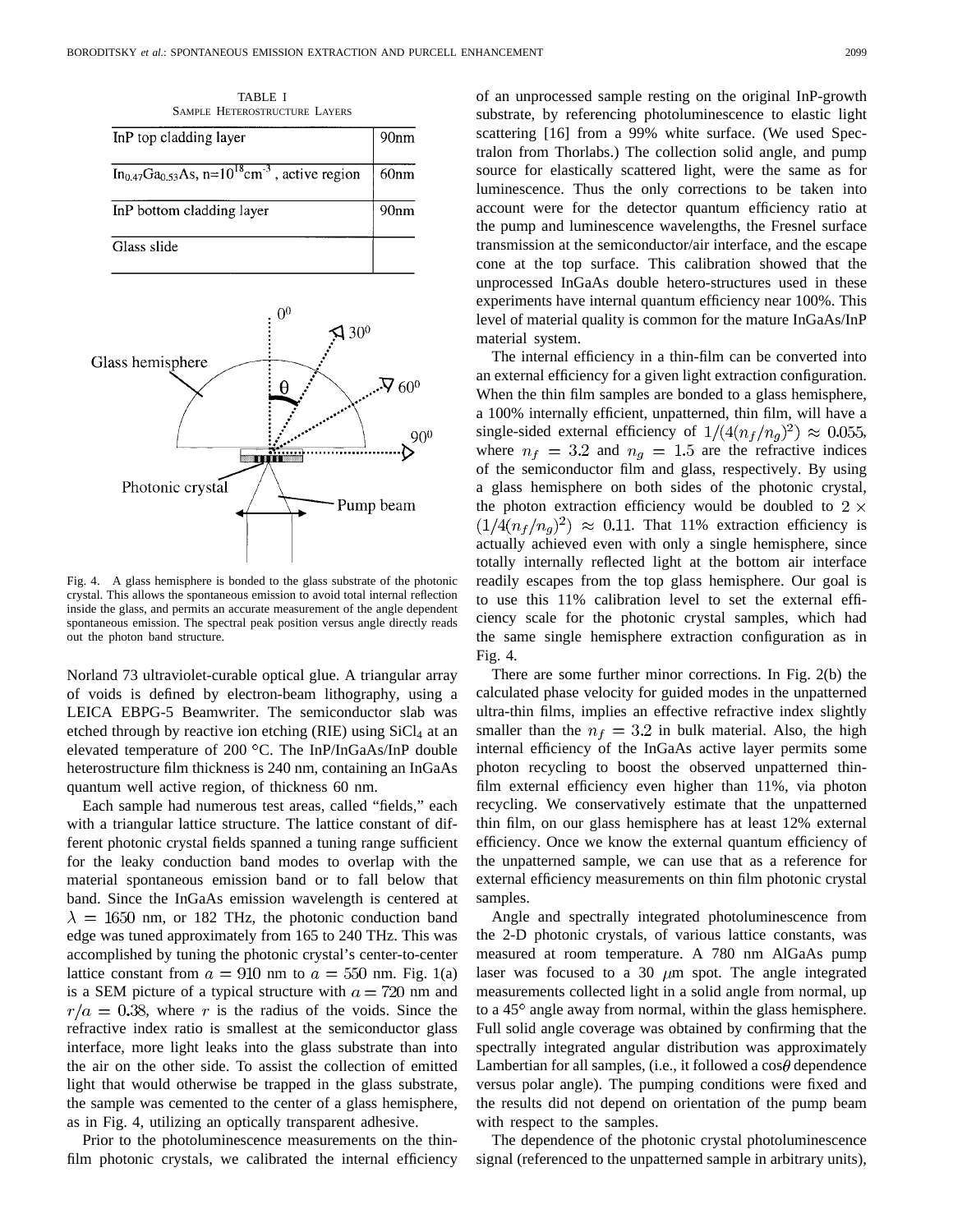Fig. 5. Angle integrated (from 0 to  $45^{\circ}$ ) and spectrally integrated photoluminescence (PL) signal from the thin-slab triangular photonic crystal as a function of its lattice constant. (a) The vertical scale is in arbitrary units. The horizontal line is the PL signal from an unpatterned portion of the sample, in the same units. This is raw uncalibrated data, not corrected for fractional sample absorption. (b) The same data as in (a), now absolutely calibrated with respect to a white surface, and corrected for the fractional sample absorption.

is plotted versus photonic crystal lattice constant in Fig. 5(a). The unpatterned film is plotted as a horizontal line independent of lattice constant. In Fig. 5(b), the same data is replotted referenced to the calibrated 12% external efficiency of the unpatterned thin film samples. An additional correction was taken in Fig. 5(b) for the void fraction of  $\approx$ 50% in the 2-D thin-film photonic crystal. Fig. 5(b) assumes the photonic crystal sample absorbs 50% less pump light than the unpatterned thin-film.

As can be seen from Fig. 5(b), the photoluminescence efficiency from photonic crystal samples with lattice constant  $a \approx 900$  nm is actually four times larger than that from the unpatterned sample. According to our band structure computations, leaky conduction band modes, at lattice constant  $a \approx 900$  nm, do indeed match the 182 THz InGaAs emission frequency. The calibrated external efficiency for this photonic crystal sample is 48%. Optical pumping notwithstanding, this is a promising result, since state-of-the-art electrically pumped LED's have only 30% quantum efficiency. The 48% efficiency number is even more surprising since the photonic crystal sample has to combat nonradiative surface recombination at exposed surfaces in the voids. Thus the overall effect of the photonic crystal in this case is a competition between the enhancement factors versus nonradiative recombination, and is net favorable for external spontaneous emission.

We need to question now whether the improvements are mostly due to Purcell type enhancement, or due to the evident light extraction improvement associated with the patterned semiconductor film. In the following section we shall discuss the angle integrated efficiency results in Fig. 5, and to compare them with some theoretical models.

# III. MODELS FOR ANGLE AND SPECTRALLY INTEGRATED EFFICIENCY

Light emission from 2-D photonic crystals can benefit from the Purcell effect, but the benefit from improved light extraction efficiency is probably far more important. The two effects are of a different character. The Purcell effect changes the rate of spontaneous emission and is helpful in competition with nonradiative recombination, while light extraction competes with parasitic light absorption to influence the overall efficiency.

Given that the internal quantum efficiency is already close to 100% in good quality materials, there is not much further internal efficiency improvement to be expected from the Purcell effect. Instead the Purcell effect could lead to an increased modulation speed for telecommunications applications, if desired.

The efficiency situation is more complicated in this experiment, since the photonic crystal voids actually expose edges of the active region that suffer from nonradiative surface recombination. Thus the Purcell enhancement would be needed to compensate the increased nonradiative recombination associated with the photonic crystal! Indeed, for that reason, our configuration might be regarded as somewhat self-defeating; the Purcell effect being needed to defeat a problem caused by the photonic crystal. We will show that in photonic crystals in which the voids don't penetrate all the way through the active region, both the Purcell enhancement and surface recombination are probably nearly absent, but the extraction enhancement remains. Thus a photonic crystal film, surface patterned by blind voids might turn out to be optimal for LED efficiency. The extraction benefit would be accompanied by no nonradiative recombination penalty.

The Purcell effect at room temperature is not particularly strong. Recalling (2), there is great advantage in having the highest possible  $Q$ , and the smallest possible mode volume. Reference [15] made a thorough investigation of the smallest possible mode volume that could reasonably be expected. It appears [15] that the smallest achievable mode volume in a dielectric cavity is  $V_{\text{eff}} \sim 2(\lambda/2n)^3$ . Due to spectral averaging, the  $Q$  factor that shows up in (2) is the material  $Q_m$  related to the room temperature spontaneous emission linewidth. Since this amounts to only  $Q_m \sim 10$  for InGaAs, the available room temperature Purcell Factor is only  $\Gamma/\Gamma_o \sim 2.5$ . If there is two-fold polarization degeneracy, the nanocavity Purcell factor is

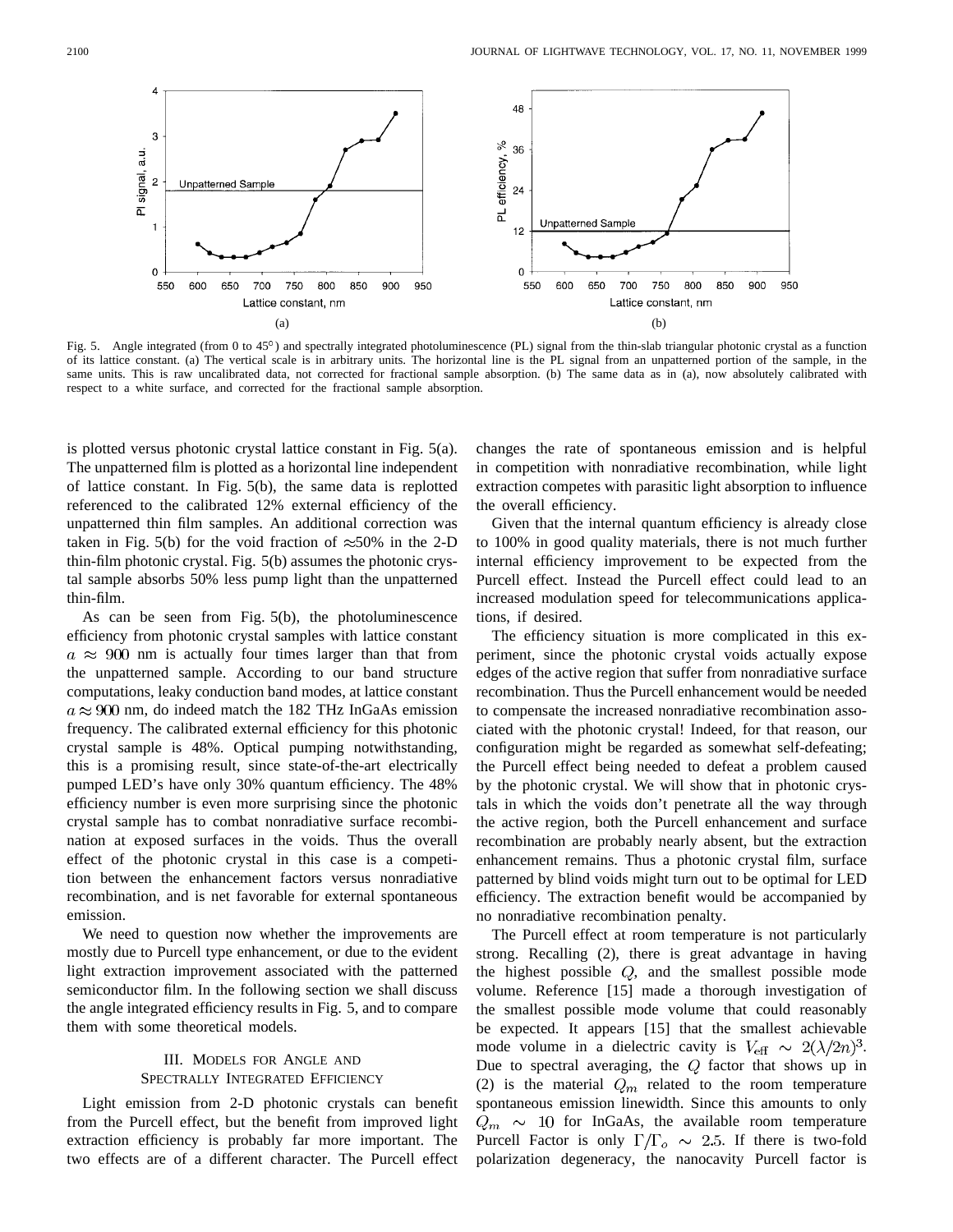doubled to five, which is still not a large increase in the spontaneous emission rate. While a properly designed 2-D photonic crystal nanocavity can have enough cavity  $Q$  to support lasing  $[17]$ , the effective  $Q$  for spontaneous emission, when averaged [15] over the broad material spontaneous emission linewidth at room temperature, is quite modest. The predicted Purcell enhancement factor is unimpressive.

The anticipated magnitude of the Purcell effect can also be determined by another approach, directly from Fermi's Golden Rule, (1), by estimating the matrix element and density of states. In the angle and spectrally integrated photoluminescence measurements, we referenced the 2-D photonic crystal spontaneous emission to that of the unpatterned film from which it was made. Calculations have shown [18] that in a thin symmetric waveguide, similar to our unpatterned thin film on glass, the spontaneous emission rate is about 20% lower than in bulk InP. Therefore the unpatterned thin films form a meaningful reference case, having a spontaneous emission rate within 20% of the bulk semiconductor.

Thus, we should compare the relative density of states for the 2-D patterned, and unpatterned thin films. The unpatterned film has a band structure corresponding to an asymmetric waveguide, whose frequency versus wave vector dispersion is known [19]. Such a waveguide dispersion can be collapsed into a Brillouin Zone of the corresponding 2-D photonic crystal. This may be regarded as a type of free photon dispersion relation, and is shown in Fig. 2(b) for the TE case. The numbers in parentheses represent the overall degeneracy of those branches of the dispersion curves. The curves in Fig. 2(b) have a degeneracy index  $\geq 2$ , since there is no periodic perturbation to lift degeneracy; [the number of modes was doubled to account for TM modes that are not shown in Fig. 2(b)]. The mode density should be compared between the patterned film Fig. 2(a), and the unpatterned film Fig. 2(b). It is difficult to come to an exact conclusion, without integrating over the full 2-D Brillouin Zone, but the density of states is probably similar in the two cases.

The matrix element associated with the zero point electric field does indeed appear to be notably influenced by the 2-D photonic crystal. This can be seen in Fig. 6, a calculation of the electromagnetic mode in real space of a typical leaky conduction band mode. Not surprisingly, the electric field tends to be concentrated in the semiconductor backbone, and to be very weak in the void holes. Since the voids represent about half the total area, this means that the zero-point electric energy is about twice as concentrated within the semiconductor backbone, relative to the volume of the unpatterned film.

Giving no credit for increased density of states, and about a factor two credit for the volume concentration of the zero point fluctuations in the semiconductor, the result is a Purcell factor of approximately  $F_p \equiv \Gamma/\Gamma_o \sim 2$ , similar to the case for a nanocavity [15]. The large effective volume of the band modes appears to be almost exactly compensated by the increased effective degeneracy number  $g$ , producing a Purcell enhancement factor similar [15] to the case  $(F_p \sim 2.5)$  of a nanocavity.

Thus it appears that the dominant influence for increased spontaneous emission output in photonic crystals is extraction



Fig. 6. The spatial distribution of electric energy for a leaky conduction band mode near point "B" in Fig. 3, for the 2-D thin-film photonic crystal consisting of a triangular array of voids as in Fig. 1. The electric energy tends to concentrate in the dielectric backbone, and avoid the empty voids. In this case the electric energy is concentrated in the triangles between the voids. Thus the zero point electric energy tends to be spatially concentrated compared to the case of an unpatterned thin-film. This spatial or volume concentration leads to a Purcell enhancement.

by Bragg scattering into the escape cone. In this respect a periodic structure might be regarded as merely an alternative to a random texture [7], [8] that also scatters light into the escape cone, improving the extraction efficiency. If there were no parasitic optical absorption, then 100% of the spontaneous emission would escape in either case. Nonetheless, a periodic structure does scatter coherently, and that might be a faster mechanism for coupling out light than a random scatterer. Extraction would compete more effectively against ever present parasitic optical absorption.

To build a model for the spectrally and angle-integrated external efficiency, we begin by analyzing the fate of the photons emitted by electron/hole recombination. Some of them are emitted directly into free space modes, as in point A of Fig. 3 at a rate  $1/\tau_{fr}$ . Some are emitted into the leaky conduction band modes, as in point B of Fig. 3 at a rate  $1/\tau_{lm}$ . Some are emitted into trapped modes at a rate  $1/\tau_{tr}$ , under the escape cone, where they can never leak out, and end up being reabsorbed by the semiconductor. We have assigned to each of these processes, a partial electron/hole recombination rate,  $1/\tau_{fr}$ ,  $1/\tau_{lm}$ , and  $1/\tau_{tr}$ .

The photons that are emitted can in turn have various destinies, particularly those that are emitted into leaky conduction bands modes. They may leak out of those modes at a rate determined by the modal  $Q$ ; the leakage rate per photon is:  $2\pi \nu/Q$ , where  $\nu$  is the photon frequency. They may be absorbed in the semiconductor at a rate  $\alpha(c/n)$ , where  $\alpha$  is the band-to-band absorption coefficient per unit centimeter, which becomes an absorption rate per unit time when multiplied by the speed of light  $c$  in a medium of refractive index  $n$ . If the absorbing layer of semiconductor film has only a thickness  $t$ , and the overall film thickness is  $d$ , then the lifetime of a photon is  $\alpha(c/n)(t/d)$ . This in turn can be augmented by a second absorption mechanism,  $\alpha'$ , a totally parasitic absorption, like free carrier absorption that fails to recycle energy into electron/hole pairs. Thus the overall emission rate  $1/\tau_{lm}$  of photons into leaky mode can result in a variety of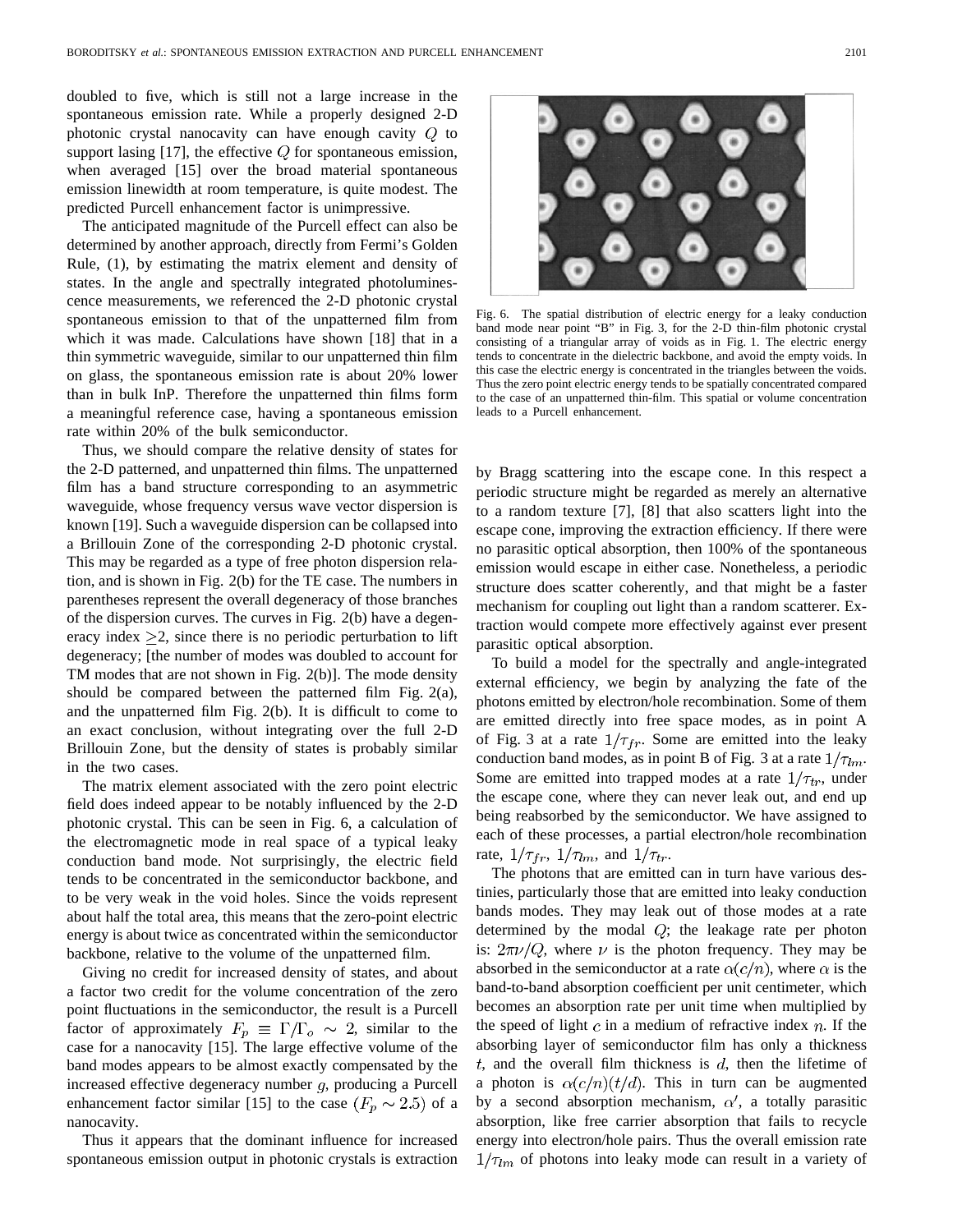possible partial emission rates per electron/hole pair

$$
\frac{1}{\tau_{lm}} \left\{ \left( \frac{\frac{2\pi\nu}{Q}}{\frac{2\pi\nu}{Q} + \alpha \frac{c}{n} \frac{t}{d} + \alpha' \frac{c}{n} \frac{t}{d}} \right) + \left( \frac{\alpha \frac{c}{n} \frac{t}{d}}{\frac{2\pi\nu}{Q} + \alpha \frac{c}{n} \frac{t}{d} + \alpha' \frac{c}{n} \frac{t}{d}} \right) + \left( \frac{\alpha' \frac{c}{n} \frac{t}{d}}{\frac{2\pi\nu}{Q} + \alpha \frac{c}{n} \frac{t}{d} + \alpha' \frac{c}{n} \frac{t}{d}} \right) \right\}
$$
(3)

where the first parenthesis is the probability  $\chi$  of external light emission, the second is the probability  $Z$ , of reabsorption into electron/hole pairs, and the third is the probability  $Z'$ , for utterly parasitic reabsorption into some other less useful light absorption mechanism. Thus, (3) can be abbreviated

$$
\frac{1}{\tau_{lm}} = \frac{1}{\tau_{lm}} \{ \chi + Z + Z' \}.
$$
 (4)

Likewise there is a similar formula for light that is emitted directly into the escape cone. In that case the internal path length is too short for significant absorption and all the light is externally emitted, albeit at a slower rate  $1/\tau_{fr}$ . In that instance  $\chi = 1$ , and  $Z = Z' = 0$ .

For the case of trapped light under the escape cone,  $\chi = 0$ , nothing escapes, and the photons distribute themselves among the two absorption mechanisms,  $Z$  and  $Z'$ . In our case, we notice that in Fig. 3, none of the light falls below the escape cone. This is largely because of the glass substrate which makes the cone wider than it would be for escape into air.

The external efficiency can now be estimated by examining the partial electron/hole recombination rates, and selecting those partial rates that contribute to external light emission. In our experimental example we need to be concerned with light that is directly externally emitted, and that which is emitted into leaky modes, and then leaks out. However, light that is reabsorbed to produce electron hole pairs, does not directly affect the overall recombination rate. The net electron-hole recombination is made up of the following partial rates:

$$
\frac{1}{\tau_{fr}} + \frac{1}{\tau_{lm}} \{ \chi + Z + Z' \} + \frac{1}{\tau_{nr}} - \frac{1}{\tau_{lm}} Z
$$

$$
= \frac{1}{\tau_{fr}} + \frac{1}{\tau_{lm}} \{ \chi + Z' \} + \frac{1}{\tau_{nr}} \tag{5}
$$

where we have introduced the nonradiative recombination rate  $1/\tau_{nr}$ . The photon recycling term containing Z, disappears from (5), since it has no *net* effect on the electron/hole recombination. The  $\alpha$  term remains nevertheless, in the denominators of (3). The external LED efficiency  $\eta_{\text{ext}}$  can be written as a ratio of partial rates

$$
\eta_{ext} = \frac{\frac{1}{\tau_{fr}} + \frac{1}{\tau_{lm}} \chi}{\frac{1}{\tau_{fr}} + \frac{1}{\tau_{lm}} \{ \chi + Z' \} + \frac{1}{\tau_{nr}}}.
$$
(6)

Equation (6) is one of the central results of this paper. It applies directly to points B and D in Fig. 3, where spontaneous emission can occur into both leaky modes, as well as directly into external modes. However at points A and C of Fig. 3, the  $1/\tau_{lm}$  term is absent, and the efficiency is usually diminished. Much depends on the nonradiative recombination rate  $1/\tau_{nr}$ . If it were absent, then points A and C would have 100% external efficiency. However, the direct external emission  $1/\tau_{fr}$  is a rather slow process, and it usually competes poorly with nonradiative recombination, except under the most favorable circumstances. At points A and C we observe in Fig. 5 a calibrated external efficiency of only  $\approx$ 5%. This sets the scale for the  $\tau_{nr}/\tau_{fr}$  ratio.

The partial recombination rates in Appendix B, can be spectrally integrated to give the rate ratio  $\tau_{fr}/\tau_{lm}$ , which represents a substantial enhancement into the band modes. This enhancement is composed of a minor Purcell effect and a substantial extraction improvement by Brillouin Zone folding, essentially Bragg scattering. The formula predicts a spectrally integrated extraction enhancement by about a factor ten, related to the material  $Q_m$ . (When spectrally resolved this enhancement factor begins to approach the cavity  $Q$  which can be as high as 50.) This predicts well the observed external efficiency  $\eta_{\text{ext}}$ , at points B and D relative to points A and C of Fig. 3. Points B and D appear experimentally at the right edge of Fig. 5 for lattice constants  $a = 850{\text -}900$  nm, and have close to  $\eta_{\text{ext}} = 50\%$  efficiency.

Thus the various efficiency measurements determine the ratios  $\tau_{nr}/\tau_{fr}$ , and  $\tau_{fr}/\tau_{lm}$ . At the same time we have argued that the overall  $1/\tau_{lm} + 1/\tau_{fr}$  radiative recombination rate is likely to be no more than a factor two faster (by the Purcell effect) than the total radiative rate in the unpatterned film,  $1/\tau_{tr} + 1/\tau_{fr}$ . In addition there have been calculations [18] showing that the total radiative rate in the unpatterned thin film  $1/\tau_{tr} + 1/\tau_{fr}$  is only 20% slower than in 3-D bulk semiconductor material. Thus we have a calibration chain that links all the measured recombination rates to the fundamental spontaneous rate in the corresponding bulk semiconductor. Here, we will use the various measured efficiency ratios, observed in Fig. 5, and spectrally resolved in Fig. 7, between samples of various geometry's and between points A and B of Fig. 3, to fix the various recombination rates in terms of the bulk semiconductor spontaneous emission rate.

In the case of an unpatterned thin film, that we have used as a reference, a major role is played by photon emission at the rate  $1/\tau_{tr}$ , that is permanently trapped below the light cone,  $\chi = 0$ . The external efficiency is, as before, a ratio of partial rates

$$
\eta_{\text{ext}} = \frac{\frac{1}{\tau_{fr}}}{\frac{1}{\tau_{fr}} + \frac{1}{\tau_{tr}} Z' + \frac{1}{\tau_{nr}}} \tag{7}
$$

where  $Z'$  is in turn the ratio of partial photon absorption rates, and is lacking the leakage term  $\chi$  of (3).

Equation (7) is easy to analyze for the case of an unpatterned film, since the partial rates  $1/\tau_{fr}$  and  $1/\tau_{tr}$  are proportional to their respective solid angle fractions,  $1/(2(n_f/n_g)^2) \approx 0.11$ ,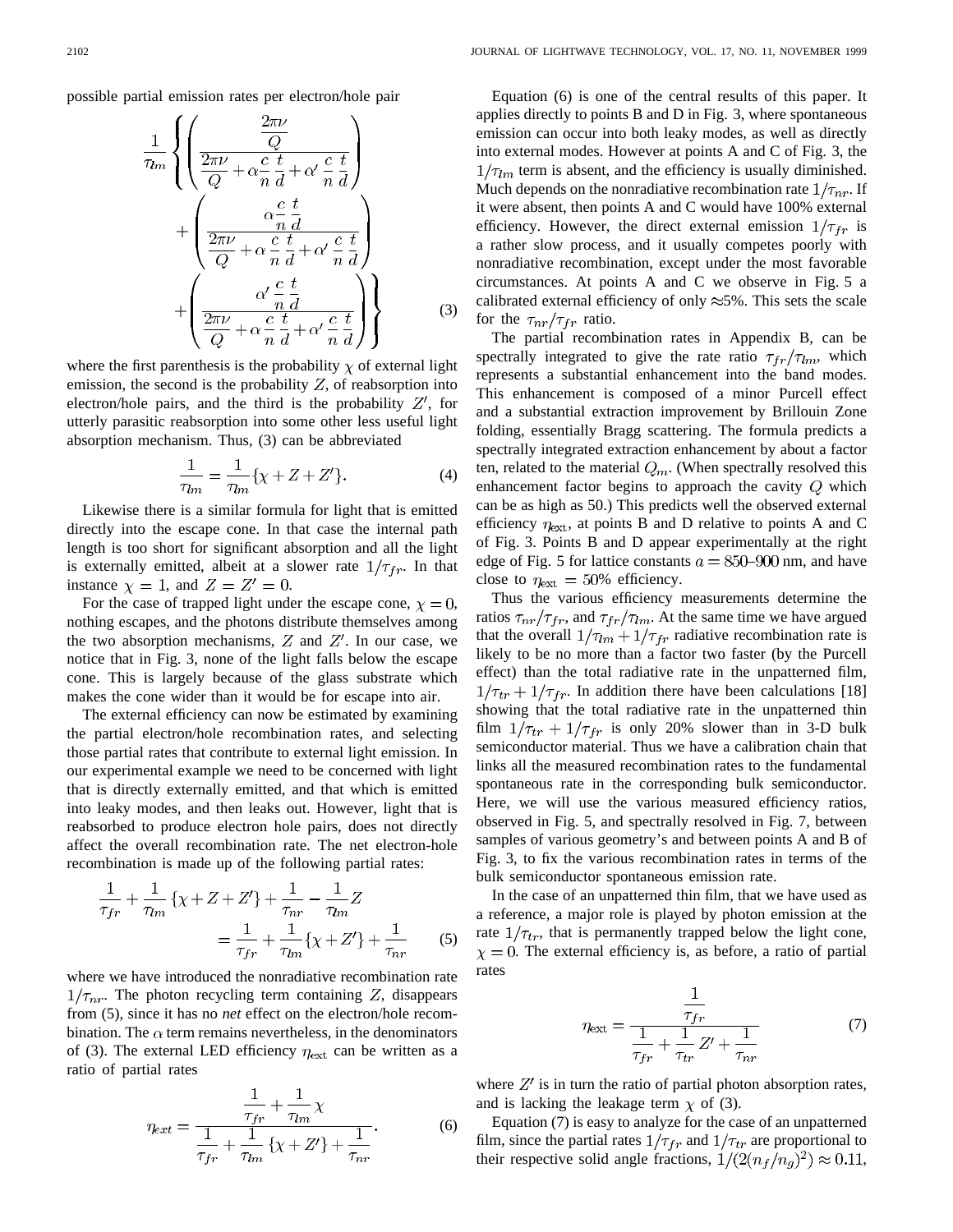

Fig. 7. The angle dependent spontaneous emission spectrum from leaky conduction band modes in a 2-D photonic crystal. The reference spectrum is from an unpatterned region of the same film under the same pump intensity. The peak-to-reference ratio is  $\sim$  10–15.

and  $1 - (1/(2(n_f/n_g)^2))$ . Since there are no exposed surfaces, and the double heterostructures are of high quality, the nonradiative rate  $1/\tau_{nr}$ , is likely to be negligible. Thus, in the worst case, at least 11% of the light will escape. The external efficiency might actually be higher, by photon recycling if the trapped light is not completely parasitically absorbed, i.e., the parasitic absorption fraction  $Z' < 1$ . These effects are not likely to be all that serious since there is an upper limit to the external efficiency for these unpatterned thin films,  $\eta_{\text{ext}}$  < 25%, set by the photonic crystal sample which is four times more efficient. Thus we have fixed the external efficiency  $\eta_{\text{ext}} \equiv 12\%$  from the unpatterned thin film for the purpose of plotting Fig. 5(b). This sets a corresponding range from 48 to 100% for the external efficiency of the photonic crystal sample. In extracting the Purcell factor from the experimental data, in Fig. 11, we have permitted a variation over that range.

Our experimental results in Fig. 5 and our modeling in (5)–(7), do not agree well with the pioneering numerical computations of S. Fan *et al.* [13]. In their calculations they took a small computational domain of  $5 \times 5$  unit cells, and they put absorbing boundary conditions at the top and bottom of the photonic crystal and at the edges. The electromagnetic energy absorbed at the top and bottom was regarded as extracted, and that at the edges was regarded as lost. This is equivalent to a very short parasitic absorption length  $(\alpha')^{-1} = 2.5$  unit cells. The extraction problem was compounded by the assumption of very low surrounding refractive index  $n = 1$  in contrast to our use of a glass substrate. Among the leaky conduction band modes, they predict [13] a high efficiency  $\eta_{\text{ext}} \approx 80\%$ . It is difficult to see how that could come about, given that the leaky modes have to compete in (6) with a parasitic absorption length close to  $(\alpha')^{-1} = 2.5$  unit cells. The leaky modes would have to leak out almost immediately,  $Q \approx 1$ , to ensure 80% external efficiency prior to parasitic absorption. Such a low  $Q$ appears to be unphysical

In our experiments and our modeling we would have had poor efficiency at conduction band frequencies if we had as much parasitic absorption as assumed by Fan *et al.* [13]. Furthermore our experiments and modeling show poor efficiency in any case, at frequencies below the leaky conduction band modes, (points A and C).

We attribute the discrepancy between our experimental results and Fan *et al.* [13] to the small vertical height of their computational domain,  $\approx$ 1 wavelength in air. It is possible that some of the electromagnetic energy captured by their absorbing boundary conditions might not have been able to escape to infinity in the vertical direction. Thus, they may have overestimated the external efficiency, particularly given the high parasitic absorption they assumed.

# IV. ANGLE RESOLVED PHOTOLUMINESCENCE MEASUREMENTS: BAND STRUCTURE

Spontaneous emission into the leaky conduction band modes appears to lead to good overall spontaneous emission efficiency. The spontaneous emission spectra have peaks at the frequencies and wave vectors corresponding to the leaky conduction band modes. The external angle-dependent emission spectrum directly reveals the dispersion diagram of a photonic crystal's leaky conduction band modes, i.e., modes with frequencies lying above the light cone in glass. Some part of the emission leaking into the glass substrate can be trapped by total internal reflection at the glass-air interface. To avoid that trapping, we cemented the semiconductor film to the center of a glass hemisphere, as shown in Fig. 4. This allowed us to access electromagnetic modes radiating into the glass, at the points near the edges of the escape cone, points C and D of Fig. 3, that would otherwise not be able to escape into air.

The leaky, guided, conduction band modes emit external light at frequencies and external angles imposed by lateral wave vector matching. For that reason the photoluminescence spectrum in a given direction consists of sharp spectral peaks representing emission into photonic bands, on a broad background corresponding to the emission into the continuum of extended modes.

We monitor the evolution of the spontaneous emission spectral peaks versus angle to measure the band structure of the photonic crystal. There is a unique relationship between the frequency of a spectral peak at a certain direction of observation and the wave-vector of the corresponding leaky guided mode.

It is convenient to measure in-plane wave vector,  $k_{\parallel}$ , and frequency, f, in units of  $\pi/a$  and  $c/a$ , respectively, where  $a$  is the photonic crystal lattice constant and  $c$  is the speed of light in vacuum. Then, from the wavelength of a detected spectral peak  $\lambda$  emitted in glass at an angle  $\alpha$ from normal incidence, it is straightforward to obtain, based on geometrical considerations, a corresponding point on the dispersion diagram  $\nu$  versus  $k_{\parallel}$ 

$$
\nu = \frac{a}{\lambda} \left( \frac{c}{a} \right), \quad k_{\parallel} = \frac{2a n_g \sin \alpha}{\lambda} \left( \frac{\pi}{a} \right) \tag{8}
$$

where  $n<sub>g</sub> = 1.5$  is the refractive index of glass hemisphere. By a proper choice of the azimuthal direction of observation, we could sample the  $\Gamma K$  or the  $\Gamma M$  edges of the Brillouin zone that are illustrated in Fig. 2. A typical sequence of spectra at observation angles of 29, 32, and  $35^{\circ}$  with respect to normal,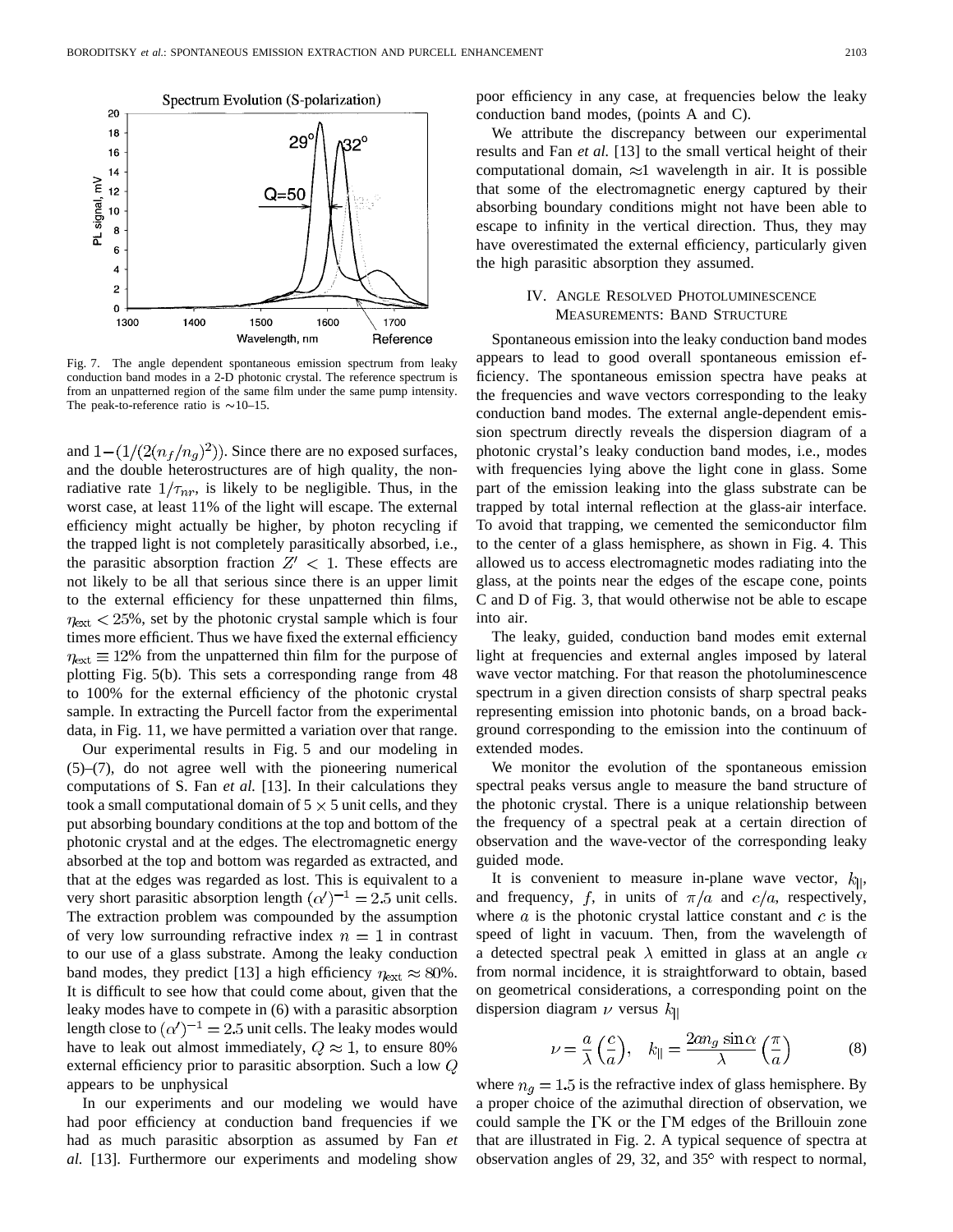

Fig. 8. An example of polarization dependent spontaneous emission from a 2-D thin-film photonic crystal. The reference spectrum is from an unpatterned region of the same film, under the same optical pump intensity. Some modes have both TE and TM character.

are shown in Fig. 1. The smooth evolution of the peaks with the observation angle is clearly visible.

Thin-film photonic crystal modes cannot be classified as pure TE or pure TM. In an infinitely thick 2-D photonic crystal, modes can be divided into pure TM and TE modes, with electric and magnetic field, respectively, parallel to the direction of the voids. This is a consequence of the translational invariance in the vertical direction. While there is no translational invariance in the vertical direction in a thin slab, some of the modes will still have strongly dominating TE or TM components, while others are more mixed.

When observed outside of the photonic crystal, TE modes correspond to the s-polarized light and TM modes correspond to  $p$ -polarized light. ( $s$  and  $p$  are, respectively, polarized perpendicular and parallel to the plane of incidence.) In the vertical direction, normal to the thin film plane, TE and TM modes are not distinguishable. However, the photoluminescence at large observation angles is polarized, depending on the dominant polarization of a corresponding leaky mode. We used a polarizing beam-splitter to select the different polarizations. As can be seen from the Fig. 8, the luminescence consists of a few clearly polarized, or sometimes mixed, peaks.

The spectral peak positions versus angle can be replotted as frequency versus in-plane wave vector  $k_{\parallel}$ , using (8). The experimental points are shown with circles in Fig. 9. All detectable bands above the light line correspond to leaky modes, permitting them to be measured. Radiation efficiency into the leaky modes depends on the overlap of the modal electric field with the active region of the photonic crystal, which is determined by the internal structure of the mode. Modes with electric fields concentrated in the air do not couple well to the semiconductor. As indicated by the typical spatial mode in Fig. 6, most of the electric energy in thin-film structures does seem to be concentrated in the semiconductor.

The available frequency range for spontaneous emission is the material linewidth of the active material inside the photonic crystal. InGaAs at room temperature has a full-width at halfmaximum (FWHM) linewidth of about 10% of its center frequency. Since we could easily measure peaks in the tails



Fig. 9. The calculated and measured TE-like and TM-like bands in our 2-D photonic crystal thin film. The agreement as to frequency and polarization character is quite good. The theoretical dispersion was calculated by the FDTD method. The shaded region above the light lines represents light waves that can leak into the glass hemispheres.

of the material emission band, we had about a 20% dynamic range of usable emission frequencies, as can be seen from Figs. 7 and 8.

The solid and dashed lines in Fig. 9 are the dispersion diagrams, computed using a FDTD algorithm. We see good agreement between the experimental circles and dots in Fig. 9 with the calculated curve shapes, as well as their polarizations. The triangle formed by the crossing of the lowest TE and TM conduction bands in Fig. 9 is a consistent and repeatable feature in several samples of various lattice constants. To our knowledge, this is the first demonstration of internal spontaneous emission directly into the 2-D photonic bands, and it complements the external white light scattering experiments on the thin-film photonic crystals by Astratov *et al.* [20].

Angle resolved spontaneous emission spectra from thin film photonic crystals reveal some relatively sharp peaks in Fig. 7 compared to the reference emission linewidth of InGaAs in the same figure. The reference luminescence comes from an unpatterned region of the light emitting film. The observed spontaneous emission  $Q$  is between 100 and 30, while the material  $Q_m$  of InGaAs is only  $Q_m \approx 10$  at room temperature. We define  $Q_m$  as a ratio of the emission frequency to the full width half magnitude of the ordinary spontaneous emission spectrum.

Another important feature of Fig. 7, besides the high  $Q$ , is the very high peak-to-reference ratio,  $\approx$  20. That means that the external emission from leaky guided modes at this frequency is 20 times more intense than the emission from an unpatterned film. Based on previous discussions this is mostly due to the greatly enhanced external light extraction caused by Bragg scattering in the photonic crystal, with a small contribution due to the Purcell effect in the extended band modes.

In the next section, we will show how the peak-to-reference enhancement factor can be calculated and compared with experiment.

# V. ANGLE RESOLVED SPONTANEOUS EMISSION ENHANCEMENT

According to Fermi's golden rule the spontaneous emission rate from a transition dipole  $\bf d$  at a location  $\bf r$  into a given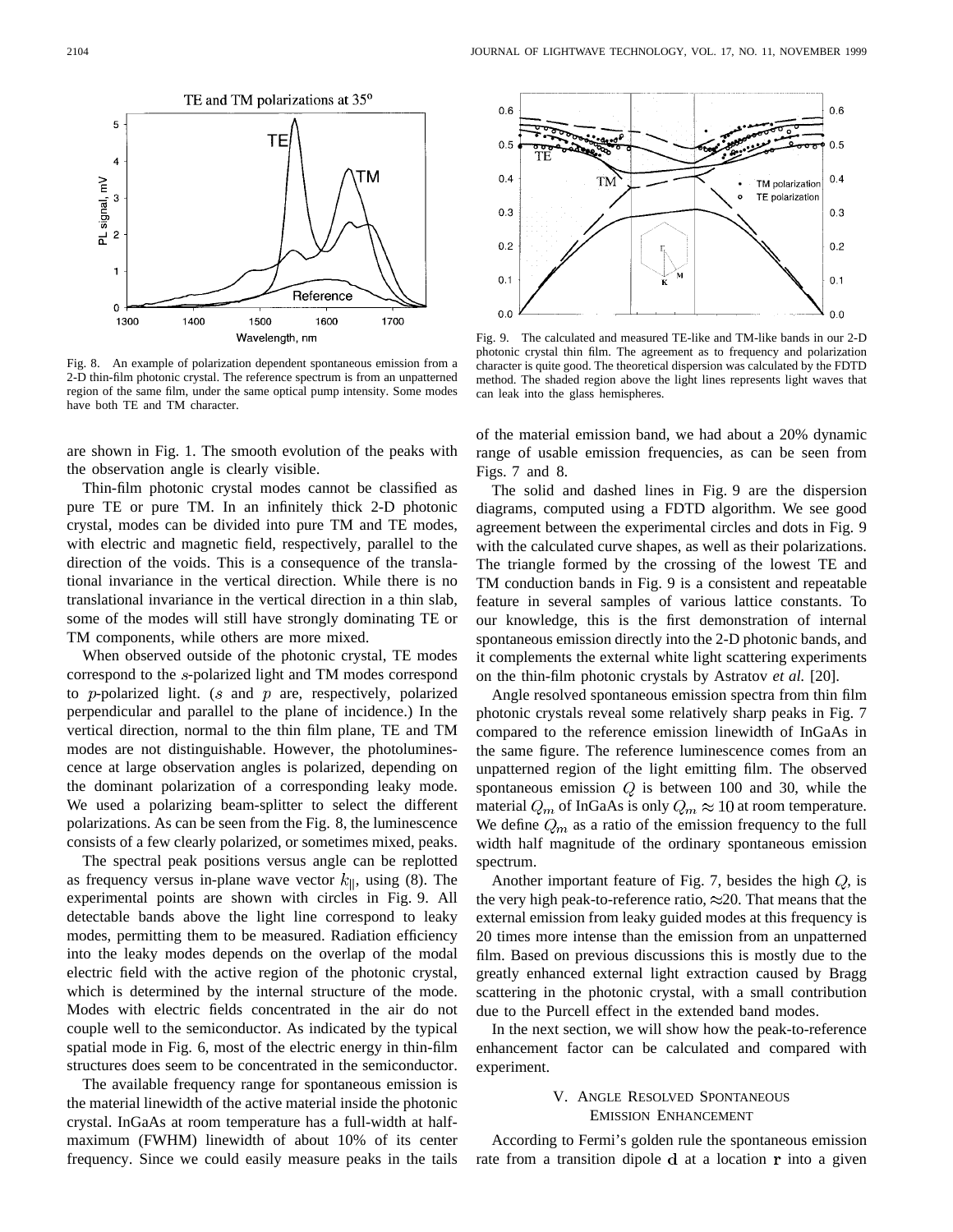leaky photonic crystal mode is

$$
\Gamma(\mathbf{r}) = \frac{2\pi}{\hbar} \left\langle (\mathbf{d} \cdot \mathbf{E}(\mathbf{r})) \right\rangle^2 \frac{\Delta \omega g}{2\pi \hbar ((\omega - \omega_0)^2 + (\Delta \omega/2)^2)} \quad (9)
$$

where d denotes the atomic moment dipole,  $\Delta\omega$  is the leaky mode linewidth, and  $q$  is the degeneracy of the mode. This is the same as (1) except that the density of states has been replaced by a single-mode, Lorentzian, line-shape, properly normalized, and multiplied by the mode degeneracy  $q$ .

Fermi's Golden Rule can be rewritten as a Purcell factor, that depends on cavity  $Q$ , that differs from  $(2)$ , in being the enhancement factor for a quantum well at the peak of the Lorentzian, without spectral integration

$$
\frac{\Gamma}{\Gamma_o} = \frac{3Qg(\lambda/2n)^3}{\pi^2 V_{\text{eff}}}.
$$
\n(10)

In the photonic crystals studied in the previous section, the measured  $Q$ 's of electromagnetic conduction band modes were between 30 and 100, comparable to small defect cavities in the same structures [15]. Since these modes are large in volume  $V_{\text{eff}}$ , occupying the full area of the 2-D photonic crystal, it might be thought that the Purcell enhancement would me negligible. But there are many optical modes within the angular and spectral resolution of our detection system. These modes add up to a large degeneracy factor  $q$  compensating the large modal volume.

By including the degeneracy factor in (2) and (10), we have slightly changed the interpretation of the Purcell concept, from that used by Gerard [5], for example. In Gerard's interpretation, the Purcell factor is an electromagnetic property of a single mode. In artificial photonic band structures, a large density of states, or degeneracy factor, can more than compensate for a large mode volume, and give a significant spontaneous emission enhancement. We find that such spontaneous emission rate enhancements are comparable to the enhancements that accrue to tiny single cavities.

The spontaneous emission rate  $\Gamma$ , in (1) and (2) is generally interpreted as the total angle integrated rate. By contrast, in our angle-dependent experiments, we were in fact measuring partial rates by comparing the intensity of photonic crystal spectral peaks to the reference radiation from unpatterned samples. The enhancement factor arises from both Purcell effects and Bragg scattering extraction effects, into the escape cone. For that reason the substantial angle dependent enhancement cannot be regarded as a true Purcell effect, although the formulas look very similar to (2) and (10). We will see that they will look similar except that they have been collapsed into a single spatial dimension. This we shall simply call the angle dependent spontaneous emission enhancement factor, in a narrow frequency range  $d\omega$ . Unlike the earlier sections of this paper, there will be no spectral and spatial averaging.

Suppose we select a narrow solid angle  $\sin\theta d\theta d\phi$ . Then, in a manner similar to Appendix A, the angle integrated derivation, we have to compare the mode density and local fields for emission into leaky guided modes relative to the reference external spontaneous emission from an unpatterned sample into the glass hemisphere of Fig. 4. This is the enhancement factor we observe directly in Figs. 7 and 8.

Spontaneous emission is proportional to the local zero point electric energy of the mode  $\mathbf{E}^2(\mathbf{r})$  (normalized to  $\hbar \omega/2$  in the mode volume) and to the number of modes  $\Delta N$  in a given solid angle in a given frequency range. For the reference emission into the 3-D background continuum of modes in the glass, the average zero-point electric field fluctuations occupy whole quantization volume  $V = L<sup>3</sup>$  and can be regarded as propagating into the thin film from the glass

$$
\mathbf{E}^2(\mathbf{r}) = \frac{\hbar\omega}{2n_fV}.\tag{11}
$$

The semiconductor refractive index  $n_f$  in the denominator comes from the averaging the local electric field in the thin film over incidence angles of zero-point fluctuations [21]. The number of electromagnetic modes emitting into the given solid angle in the glass is given by

$$
\Delta N_{fr} = 2 \frac{k^2 \sin \theta \, dk \, d\theta \, d\phi}{(2\pi)^3} \, V \tag{12}
$$

where  $k = \omega/c$  is an external wavevector. We apply Fermi's Golden Rule to the free space reference emission into the glass, and to emission into the leaky conduction band modes, as described in Appendix B. This makes the ratio of the two partial spontaneous emission appear like a one-dimensional (1-D) Purcell factor

$$
\frac{\Gamma_{lm}(\omega)}{\Gamma_{fr}} = \gamma Q \cdot \frac{\lambda}{2n_f t} \cos \theta \cdot \frac{\Delta \omega g}{2\pi \hbar ((\omega - \omega_0)^2 + (\Delta \omega/2)^2)} \tag{13}
$$

where the detuning of the dipole moment frequency from the mode frequency is taken into account explicitly, and  $\Delta\omega$ denotes the spectral width of the leaky mode. The parameter  $\gamma$ , defined by (B8) in Appendix B, characterizes the electric energy concentration factor of the photonic bands within the active region.

In semiconductors, the emission band is normally wider than the modal linewidth. For that reason the Lorentzian in (13) has to be convoluted with the semiconductor emission spectrum, as it is done in the derivation of Purcell factor for a semiconductor microcavity [15]. This would integrate out the  $2/\pi$  in the Lorentzian and substitutes Q with the material  $Q_m$  (10 for InGaAs in our case). However, in this section, we are considering spectrally resolved and angle resolved rate enhancement factors

$$
\frac{\Gamma_{lm}}{\Gamma_{fr}} = \frac{2}{\pi} \gamma Q \cdot \frac{\lambda}{2n_f t} \cos \theta.
$$
 (14)

In the structure we have studied, the active region covers approximately half of the sample area. When all electric energy of the mode is concentrated in the semiconductor, the concentration parameter is simply  $\gamma \approx 2$ . Such a concentration of the electric energy within the semiconductor backbone can be seen from the computed energy distribution plot in Fig. 6, a mode close to the  $\Gamma$  point of the Brillouin zone. The peakto-reference intensity ratio is the same as the ratio of partial rates in (14), but it must be corrected by a factor 1/2 to allow for the fact that there is less pumping in the photonic crystal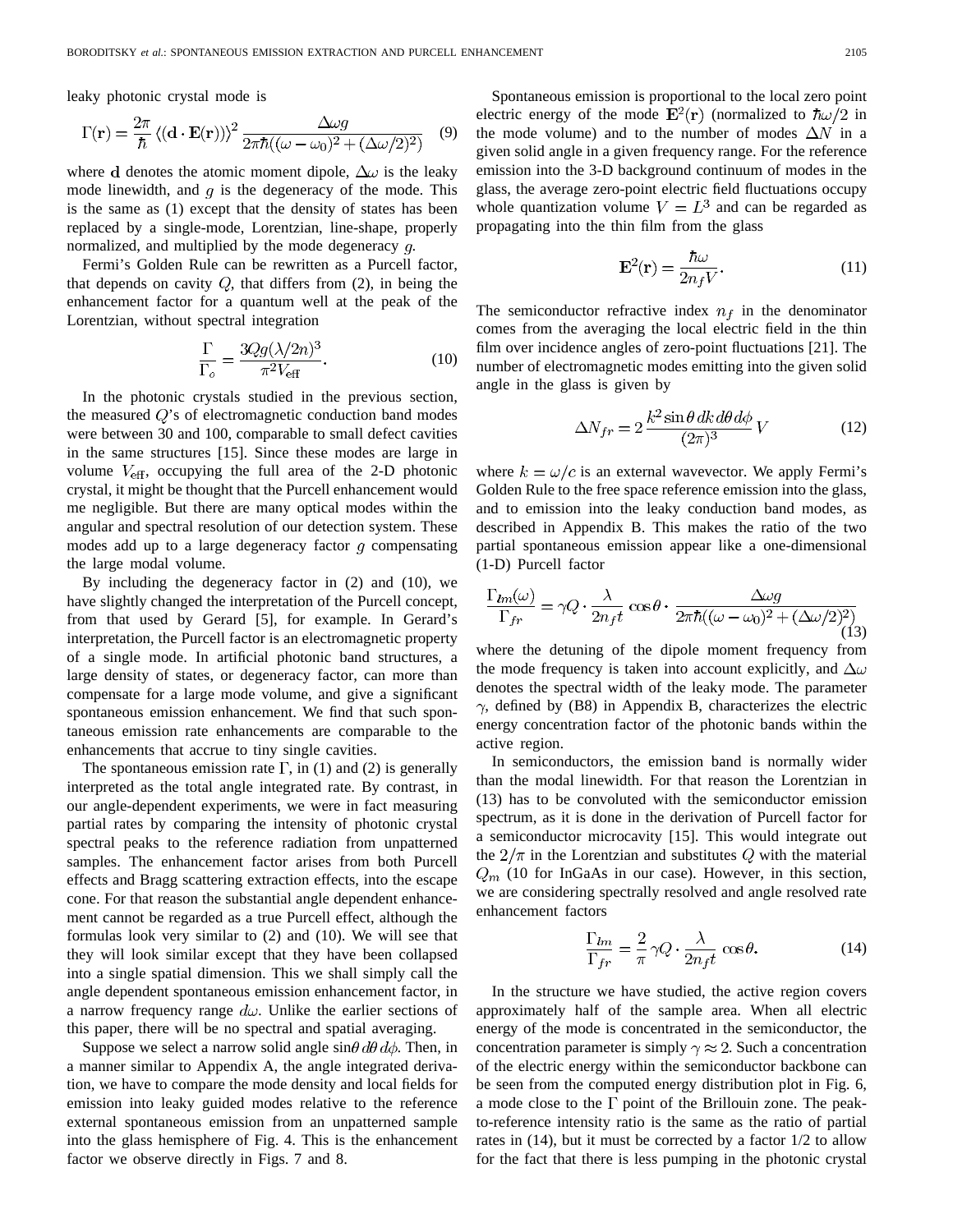than in the unpatterned film due to the voids:

$$
\frac{I_{lm}}{I_{fr}} = \frac{\Gamma_{lm}}{\Gamma_{fr}} \times \frac{1}{2}.
$$
\n(15)

This factor  $1/2$  is due to absorption, and is similar to the change from Fig. 5(a) to (b). Our thickness  $t = 240$  nm, for a peak wavelength  $\lambda = 1650$  nm, and refractive index  $n_f = 3.2$ , happens to correspond to a half wavelength in the material. In a direction near normal, the intensity enhancement ratio computed from (15), in a direction near normal, is  $(I_{lm}/I_{fr}) \approx (2/\pi)Q$ , i.e., roughly 2/3 of the modal Q, or  $I_{lm}/I_{fr} \approx 20.$ 

The observed peak-to-reference enhancement factor ratio is actually smaller than the predicted  $(2/\pi)Q \approx 20$ ; it is more typically  $\approx 10$ . We attribute this enhancement reduction to the effects of parasitic absorption. Parasitic absorption reduces the modal  $Q$ , but it also reduces the enhancement factor even more. The total modal  $Q_{\text{tot}}$  becomes diminished as the modes are damped by absorption:

$$
\frac{1}{Q_{tot}} = \frac{1}{Q} + \frac{\alpha}{2\pi\nu} \frac{c}{n_f} \frac{t}{d} \equiv \frac{1}{Q} + \frac{1}{Q_{abs}}.
$$
 (16)

This is a reduction factor of Q by the ratio  $[Q_{abs}/Q +$  $Q_{abs}$ . But there is a further reduction in enhancement factor associated with the parasitic absorption. Only a fraction  $[Q_{abs}/Q + Q_{abs}]$  of the spontaneous emission is externally extracted, the rest being absorbed. This is essentially the first parenthesis in  $(3)$ . Therefore both the observed  $Q$ -factor and the extraction efficiency are reduced. The net result is that the angle dependent intensity enhancement factor is reduced by the square  $[Q_{abs}/Q + Q_{abs}]^2$ .

What is the expected electromagnetic  $Q_{abs}$  due to absorption? The InGaAs band absorption spectrum, and luminescence spectrum are given in Fig. 10. At the mid-point of the luminescence spectrum the band-to-band absorption coefficient is  $\alpha \approx 9000$  cm<sup>-1</sup>. In our sample geometry, from Table I, the ratio of active thickness to total thickness is  $t/d = 1/4$ , and the refractive index of the semiconductor film is  $n_f = 3.2$ . Substituting these experimental parameters, we find that at mid-spectrum  $Q_{abs} \approx 50$ . This is similar to the purely electromagnetic  $Q$  due to leakage of the modes. It would explain the observed peak-to-reference intensity ratio of  $\approx 10$ .

From the absorption and luminescence spectra in Fig. 10, the effect of  $Q_{abs}$  would be much more severe on the blue edge of the luminescence spectrum, and the absorption effect would be virtually absent on the red edge. The data show a tendency toward lower observed  $Q$ 's, and less intensity enhancement for modal peaks near the blue edge of the material spectrum, but the effect appears to be less pronounced than expected.

## VI. EXPERIMENTAL BOUNDS ON THE PURCELL ENHANCEMENT FACTOR

Having developed an understanding of the light emission in 2-D photonic crystals, as represented by  $(3)$ – $(7)$ , we can proceed to an accounting of recombination rates. We will try to separate the contributions of different effects, and to give the experimental bounds on Purcell enhancement factor.



Fig. 10. The absolute absorption coefficient,  $\alpha$ , (solid line) and luminescence spectrum (dashed line) of InGaAs. Luminescence at the blue edge of the emission can suffer reabsorption, photon recycling, lower Q, and lower optical extraction efficiency. The cross-over absorption coefficient appears to  $\alpha \sim 9000 \text{ cm}^{-1}$  in these experimental conditions.

We previously argued on theoretical grounds that the Purcell effect is not likely to be large in a room temperature semiconductor, but the actual value can also be obtained experimentally. Our luminescence efficiency ratios, measured in and out of the leaky conduction band modes, provide enough experimental constraints to put bounds on the Purcell enhancement factor. We have data from the leaky conduction band modes, where there is likely to be a Purcell enhancement effect, and from free space waves that are unlikely to have a Purcell effect. Comparing those two efficiencies, we can extract the Purcell enhancement factor,  $F_p = \tau_o/\tau$ .

A good starting point is (6) for the external efficiency from the photonic crystal in the leaky conduction band frequencies. The experimentally calibrated quantum efficiency is quite good, at least  $\eta_{\text{ext}} = 48\%$ , external. Under these circumstances parasitic optical absorption is playing a minor role, and it is conservative to neglect it. (If it were included, the Purcell factor estimate would rise slightly.) Then (6) simplifis to:

$$
\eta_{ext} = \frac{1}{\tau} \bigg/ \frac{1}{\tau} + \frac{1}{\tau_{nr}} \tag{17}
$$

where  $1/\tau = (1/\tau_{fr}) + (1/\tau_{lm})$  is the total spontaneous emission rate in the photonic crystal, and  $1/\tau_{fr}$  is the partial rate into free external plane waves, and  $1/\tau_{lm}$  is the partial rate into leaky modes. Equation (17) implies that:

$$
\frac{\tau_{nr}}{\tau} = \frac{\eta_{ext}}{1 - \eta_{ext}}.\tag{18}
$$

At frequencies that emit only into free space plane waves in the glass hemisphere, where leaky conduction band modes are unavailable, the external photonic crystal efficiency, is measured in Fig. 5, to be ten times lower:

$$
\frac{\eta_{ext}}{10} = \frac{1}{\tau_{fr}} \bigg/ \frac{1}{\tau_{fr}} + \frac{1}{\tau_{nr}}.
$$
\n(19)

The slow partial rate into free space is responsible for the ten times poorer efficiency in (19), and is due to the absence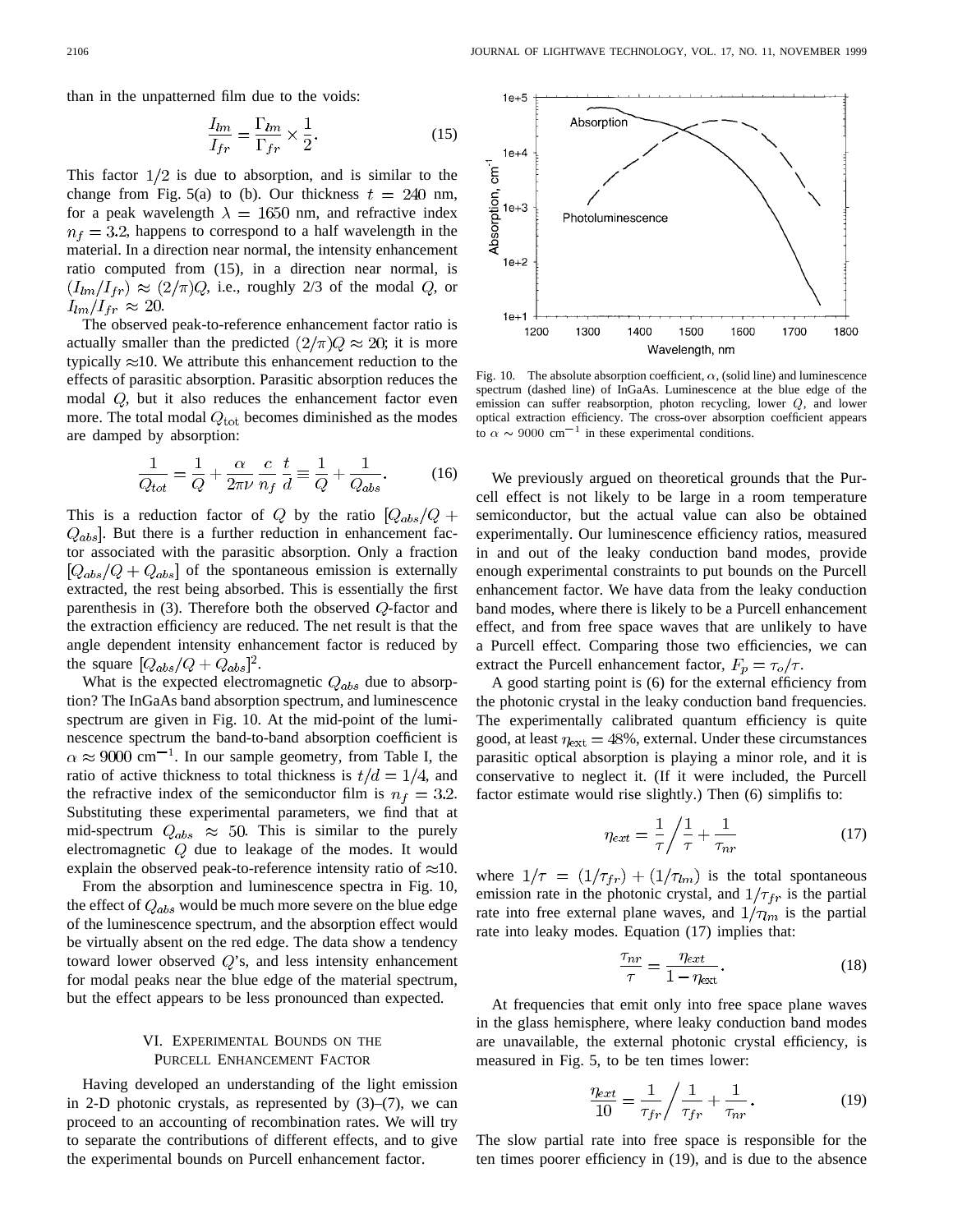

Fig. 11. The experimental bounds on the Purcell enhancement factor. This curve is controlled by the ratio of external efficiency into leaky conduction band modes versus external free space modes. A range of values is given between 1.5  $\langle F_p \rangle$   $\langle$  3 due to the uncertainty in the absolute external efficiency of the photonic crystal sample.  $F_p = 3$  represents an absolute cap, since that is the Purcell enhancement in the smallest possible nanocavity.

of the leaky conduction band partial rate  $1/\tau_{lm}$ . Rearranging (19) implies that

$$
\frac{\tau_{nr}}{\tau_{fr}} = \frac{\eta_{ext}}{10 - \eta_{ext}}.\tag{20}
$$

Now let us reference the Purcell factor to the internal spontaneous emission rate in the unpatterned thin film. That rate is  $(1/\tau_{fr}) + (1/\tau_{tr})$ , but since the bidirectional escape cone represents  $1/(2(n_f/n_g)^2)$  of  $4\pi$  steradians, the reference spontaneous emission rate inside the unpatterned thin film can be written  $\left(\frac{2(n_f/n_g)^2}{\tau_{fr}}\right)$ . The Purcell factor is then:

$$
F_p = \frac{\frac{1}{\tau}}{\frac{2(n_f/n_g)^2}{\tau_{fr}}} \n= \frac{\tau_{nr}}{\tau} \cdot \frac{\tau_{fr}}{\tau_{nr}} \cdot \frac{1}{2(n_f/n_g)^2} \n= \frac{\eta_{\text{ext}}}{1 - \eta_{\text{ext}}} \cdot \frac{10 - \eta_{\text{ext}}}{\eta_{\text{ext}}} \cdot \frac{1}{2(n_f/n_g)^2} \n= \frac{10 - \eta_{\text{ext}}}{(1 - \eta_{\text{ext}})2(n_f/n_g)^2}
$$
\n(21)

where the final expression in (21) is the result of substitution by (18) and (20). The only experimental input in (21) is the factor 10, the observed ratio in the spectral and angle integrated spontaneous emission tuned in and out of the leaky conduction band modes.

Equation (21) is plotted in Fig. 11 over the measured 48–100% uncertainty range of the external efficiency  $\eta_{\text{ext}}$ from the photonic crystal films. Actually we don't regard  $\eta_{\text{ext}} > 70\%$  to be realistic, since that would imply a Purcell Factor  $>3$ , larger than could be produced in the tiniest [15] optical cavities. Thus the measured uncertainty range of the Purcell Factor is  $1.5 < F_p < 3$ , which is close to the physical estimate  $F_p \approx 2$  we made earlier in this article, that was based on the volume concentration of electric energy in the ribs of the photonic crystal.

### VII. PURCELL ENHANCEMENT APPLIED TO LIGHT EMITTING DIODES

The form of 2-D photonic crystal that we have studied, consists of a triangular array of voids, formed in a thin semiconducting film. We have already seen in Fig. 6 that the leaky conduction band modes tend to concentrate in the semiconducting ribs of the structure, and to keep away from the voids. This electric energy concentration is responsible for a modest Purcell effect on the carrier spontaneous emission rate. At the same time the exposed inner surfaces of the voids suffer from nonradiative surface recombination, defeating much of the benefit derived from the Purcell effect. In this section we will quantify the severity of these surface recombination effects.

Nonradiative recombination in our photonic crystals is dominated by surface recombination. Since the scale of the photonic crystal is submicron, we can conservatively assume (this being the worst case scenario), that the diffusion length is longer than the period of the photonic lattice. Then the carrier concentration would be constant over the area of the photonic crystal permitting the maximum surface recombination. Total surface recombination is then proportional to the perimeter of the exposed surface,  $n_{\text{min}} \times S \times 2\pi r \times t$ , where  $n_{\text{min}}$ is the minority carrier density  $(1/cm<sup>3</sup>)$ , S is the surface recombination velocity (cm/s),  $2\pi r$  is the length of the internal perimeter of a circular void in the photonic crystal (cm), and  $t$  is the thickness of the active region (cm). This is the total number of carriers recombining nonradiatively per second. To get the corresponding nonradiative lifetime, we have to divide by the total number of carriers in the photonic crystal unit cell, Area  $\times$  thickness =  $n_{\text{min}} \times \{(\sqrt{3}/2)a^2 - \pi r^2\} \times t$ , where the area of the photonic crystal unit cell, has been corrected by the void area  $\pi r^2$ . Dividing the number of carriers into the number recombining per second gives the nonradiative recombination rate

$$
\frac{1}{\tau_{nr}} = \frac{S \times 2\pi r}{(\sqrt{3}/2)a^2 - \pi r^2}.
$$
\n(22)

In good semiconductor surfaces, such as InGaN or InGaAs, the surface recombination velocity can be as low [16] as  $S \approx 10^4$  cm/s. Scaling to the  $a = 600$  nm length scale of our photonic crystals,  $\tau_{nr}$  is measured in nanoseconds. This is roughly the speed of spontaneous radiative recombination in semiconductors,  $1/\tau = B \times N$ , where B is [21]  $\sim$  5  $\times$  10<sup>-10</sup> cm<sup>3</sup>/s and the majority carrier density is usually  $N \approx 10^{18}$ /cm<sup>3</sup>. Thus we have to struggle against surface recombination.

The external efficiency of a photonic crystal is:  $\eta_{\text{ext}}$  =  $(1/\tau)/(1/\tau) + (1/\tau_{nr})$ , where we have neglected parasitic optical absorption, but kept nonradiative recombination. The radiative recombination can be enhanced by a Purcell effect  $1/\tau = F_p/\tau_o$  and we can substitute the nonradiative recombination rate, (22) into the efficiency formula, and assume a typical photonic crystal aspect ratio  $r/a = 0.37$ . The external efficiency then becomes

$$
\eta_{\text{ext}} = \frac{1}{1 + 3.8 \frac{S \tau_o}{a F_p}}.
$$
\n(23)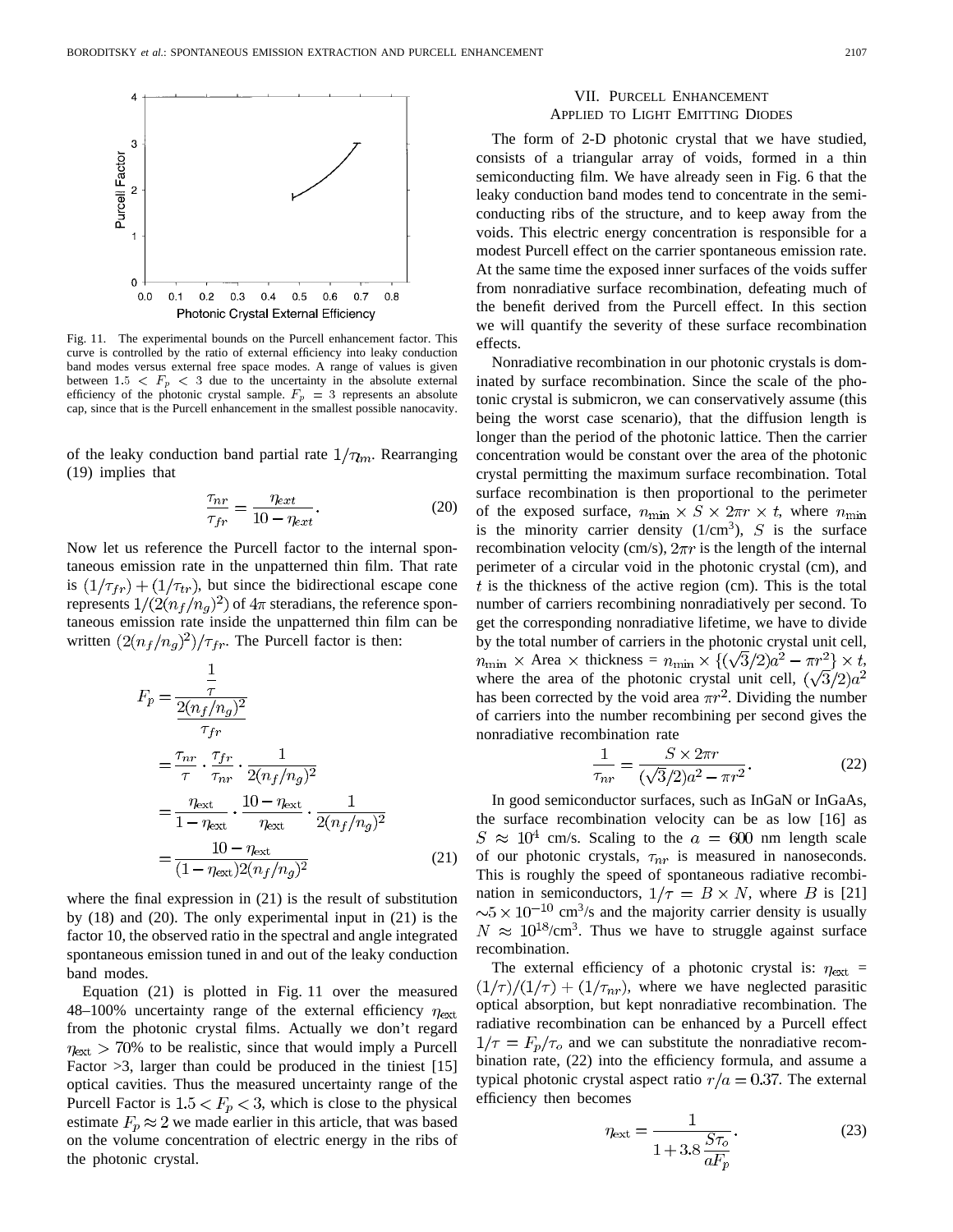If we set a minimum interesting external efficiency limit of  $\eta_{\text{ext}} > 50\%$ , then that implies the following required inequality:

$$
\frac{S\tau_o}{aF_p} < 0.27.\tag{24}
$$

For a given material system this inequality defines whether the use of perforated photonic crystals as active light emitters is advantageous. The formula is useful because the  $S_{\tau_o}$  product has been measured [16] in a number of material systems. Let us consider InGaAs. The  $S_{\tau_o}$  product was measured to be  $S\tau_o = 0.45$   $\mu$ m. Combined with the maximally achievable Purcell number  $F_p = 3$  and lattice constant yielding the best signal  $a = 900$  nm, this gives  $(S\tau_o/aF_p) = 0.16 < 0.27$ , consistent with our observation of at least 50% external quantum efficiency.

Another important material system is InGaN/GaN. Scaling the photonic crystal down for blue light requires the lattice constant  $a = 350$  nm. We have measured [16] the surface recombination velocity in gallium nitride, in terms of the diffusion constant D, to be  $S \approx 3 \times 10^4$  cm<sup>-1</sup>  $\times$  D, which, used in the inequality (23) gives

or

 $\mathbf{C}_{\mathbf{\tau}}$ 

$$
\frac{S\tau_o}{aF_p} = \frac{3 \times 10^4 \text{ cm}^{-1} D\tau_o}{aF_p} < 0.27,
$$
  

$$
L_D < \sqrt{F_p} \cdot 180 \text{ nm}
$$
 (25)

where we used diffusion length definition  $L_D = \sqrt{\tau_o D}$ . Doped quantum wells in GaN heterostructures are well known for relatively short ambipolar diffusion length [22]  $L_D \sim 200$  nm due to the very fast radiative rate. Also, of since GaN has a high material  $Q$ , the maximally achievable Purcell factor is  $F_p \sim 10$ , which makes is possible to satisfy inequality  $(25)$ , and to achieve an external efficiency  $\langle 50\%$ , even in a perforated GaN photonic crystal film.

Another important visible-light optoelectronic material, In-GaAlP has been shown [16] to have high nonradiative surface recombination rate, not satisfying (24). Purcell enhancement still can be beneficial for materials emitting in yellow-green part of the spectrum. These materials have low internal efficiency that can benefit from the Purcell effect. Indeed, for these alloys, advanced designs [23] are used, that have about 30% extraction efficiency. The external efficiency is simply the product of internal efficiency and extraction efficiency

$$
\eta_{\text{ext}} = \frac{1/\tau}{1/\tau + 1/\tau_{nr}} \times 0.3
$$
 (26)

where  $\tau$  and  $\tau_{nr}$  are radiative and nonradiative minority carrier lifetimes, respectively. For a photonic crystal structure the external efficiency is given by (23) which can be rewritten as follows:

$$
\eta_{\text{ext}} = \frac{F_p}{F_p + \tau_o/\tau_{nr} + 3.8 \frac{S\tau_o}{a}}.\tag{27}
$$

In these alloys the internal efficiency is low due to bulk nonradiative recombination, the second term in the denominator. If the bulk internal efficiency is so low that surface recombination is unimportant, there can be three-fold enhancement in light extraction efficiency due to superior extraction from leaky conduction band modes, combined with the  $F_p$ -fold improvement in the internal quantum efficiency of the material. Therefore the total improvement in the total efficiency could be as high as  $3F_p$ . Certainly, the same reasoning would apply to a host of thin films organic LED's as well.

# VIII. BRAGG EXTRACTION ENHANCEMENT APPLIED TO LED'S

The dominant benefit of the 2-D photonic crystal appears to be the extraction advantage from Bragg scattering that allows large wave-vector photons to escape from the semiconductor film. By introducing periodicity, we fold the dispersion diagram into the Brillouin zones, so that modes at all wave vectors are, *in principle,* leaky. That is no matter how weak a periodic perturbation is, all modes can escape provided that they are not reabsorbed first. That extraction advantage does not require voids that cut through the active layer of the semiconductor film. Coherent photonic crystal extraction will work with blind voids as well. Thus, a photonic crystal with blind voids would not suffer from surface recombination. However for a weak modulation, the leakage rate may be small, and for that reason it may be not be competitive with randomly textured films. In this section we will analyze the extraction advantage provided by coherent scattering from a photonic crystal relative to the incoherent extraction obtained from a randomly textured surface.

If there were no parasitic absorption, then any scattering mechanism would be strong enough to ensure 100% external extraction efficiency. The challenge for us is to design a surface structure that helps to extract the internal light as quickly as possible, before it is dissipated by parasitic absorption. In the case of a photonic crystal the optical extraction efficiency was already given as the first parenthesis in (3) shown in (28) at the bottom of the page.

Correspondingly, we know that the extraction efficiency in unpatterned films is rather poor as indicated by (7), and small escape cones in general. A random pattern improves [24] the situation greatly relative to an unpatterned film. In that case, the dynamics of the light rays can be modeled [25] in a socalled "photon gas model." Optical energy in the film leaks

$$
\text{Photonic Crystal Extraction Efficiency } = \left(\frac{\frac{2\pi\nu}{Q}}{\frac{2\pi\nu}{Q} + \alpha' \frac{c}{n} \frac{t}{d}}\right). \tag{28}
$$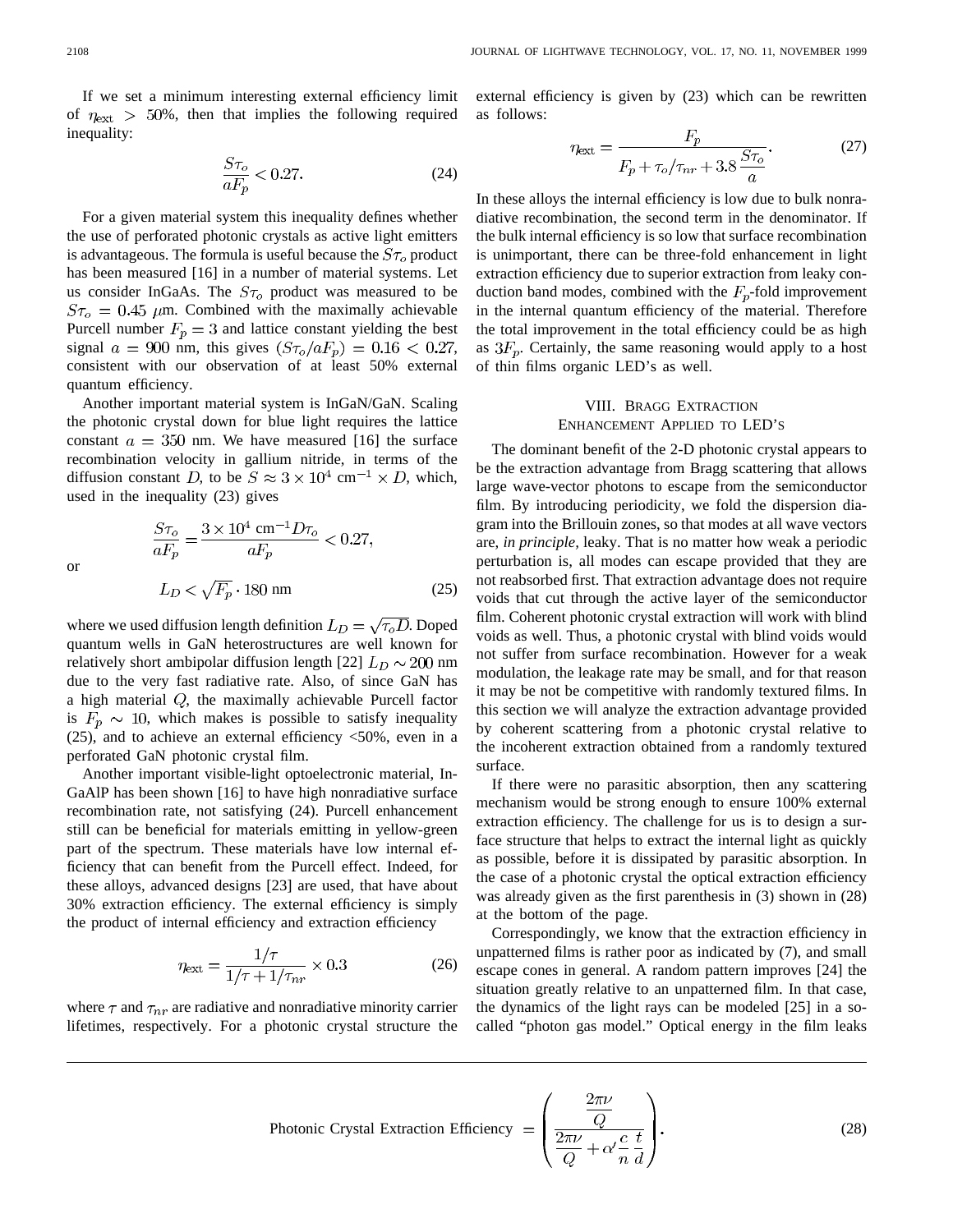

Fig. 12. A concept for separating the light generation region from the light extraction region in an LED: (a) top view and (b) side view. Spontaneous emission is generated at the center, and then is extracted from the 2-D patterned region around the periphery. Photopumped external quantum efficiency of 70% has been demonstrated by this structure.

out through the escape cone at the rate  $1/(2(n_f/n_q)^2)(c/n_f d)$ which the probability of escape divided by the average time to reach the film surface from the interior, where  $d = 240$  nm is the semiconductor film thickness. Therefore, in a randomly patterned film, the extraction efficiency is shown in (29) at the bottom of the page. The relative effectiveness of coherent extraction in (28), and incoherent extraction in (29) can be gauged by comparing the two extraction rates

$$
\frac{2\pi\nu}{Q} \Leftrightarrow \frac{1}{2(n_f/n_g)^2} \frac{c}{n_f d}.
$$
 (30)

Since the film thickness  $d$  is close to half a wavelength in the semiconductor, therefore  $c/n_f d = 2\nu$ . Thus, the coherent extraction rate in (30) becomes superior when modal  $Q \leq$  $2\pi (n_f/n_g)^2$  or  $Q \le 28$ . The goal here is to have the lowest possible  $Q$ , not the highest  $Q$ . A low  $Q$  is needed in order to compete with randomly surface textured LED's [26], [27].

Another approach to increase LED efficiency is to separate the light generation region from the extraction region, as shown in Fig. 12. When the light from the center arrives at a photonic crystal patterned region around the periphery, it couples into leaky conduction band modes, as a passive outcoupling mechanism [28]. The periodic structure is in effect an efficient, coherent scatterer of light from the semiconductor into the glass substrate, from which it can escape externally.

The two respective regions of Fig. 12 are the hexagonal area of unpatterned thin film for light generation, surrounded by a few periods of the photonic crystal for light extraction. Since the group velocity in photonic crystals tends to be rather slow, the light will not travel far within the external leakage time.

If the spontaneous emission is generated in the center region, a small fraction  $1/2(n_f/n_g)^2$  corresponding to top and bottom escape cones is emitted directly from the central part of the unpatterned hexagonal area, and the rest is trapped in the thin film waveguide. When the guided light reaches the surrounding patterned region, it scatters or reflects at the interface [29], or couples to the leaky modes of the photonic crystal, and then scatters into the air or into the glass substrate. In absolute photoluminescence efficiency measurements, that structure was shown [28] to be capable of 70% external quantum efficiency, indicating its resistance to parasitic absorption effects.

#### IX. SUMMARY

The results of photoluminescence measurements on thin slab InGaAs/InP photonic crystals were presented in this paper, demonstrating a possibility of spontaneous emission engineering at room temperature using 2-D periodic thin film photonic crystals. The angle dependence of the PL spectral peaks was shown to track the photonic band dispersion. This revealed the band structure of the leaky conduction bands within the optical escape cone. Up to a 15-fold emission intensity enhancement was observed and explained in terms of a combination of Purcell enhancement, and Bragg extraction of high wave vector photons. The Purcell enhancement factor was probably no more than two under our conditions, with most of the efficiency increase associated with Bragg extraction improvement. Different design concepts for improving LED performance were demonstrated.

#### APPENDIX A

#### PURCELL FACTOR DERIVED FROM FERMI'S GOLDEN RULE

The Purcell enhancement factor<sup>2</sup> should be modified when considering generation of light in semiconductor quantum-well (QW) structures.

Random Texture Extraction Efficiency = 
$$
\left(\frac{\frac{1}{2(n_f/n_g)^2} \frac{c}{n_f d}}{\frac{1}{2(n_f/n_g)^2} \frac{c}{n_f d} + \alpha' \frac{c}{n_f} \frac{t}{d}}\right).
$$
 (29)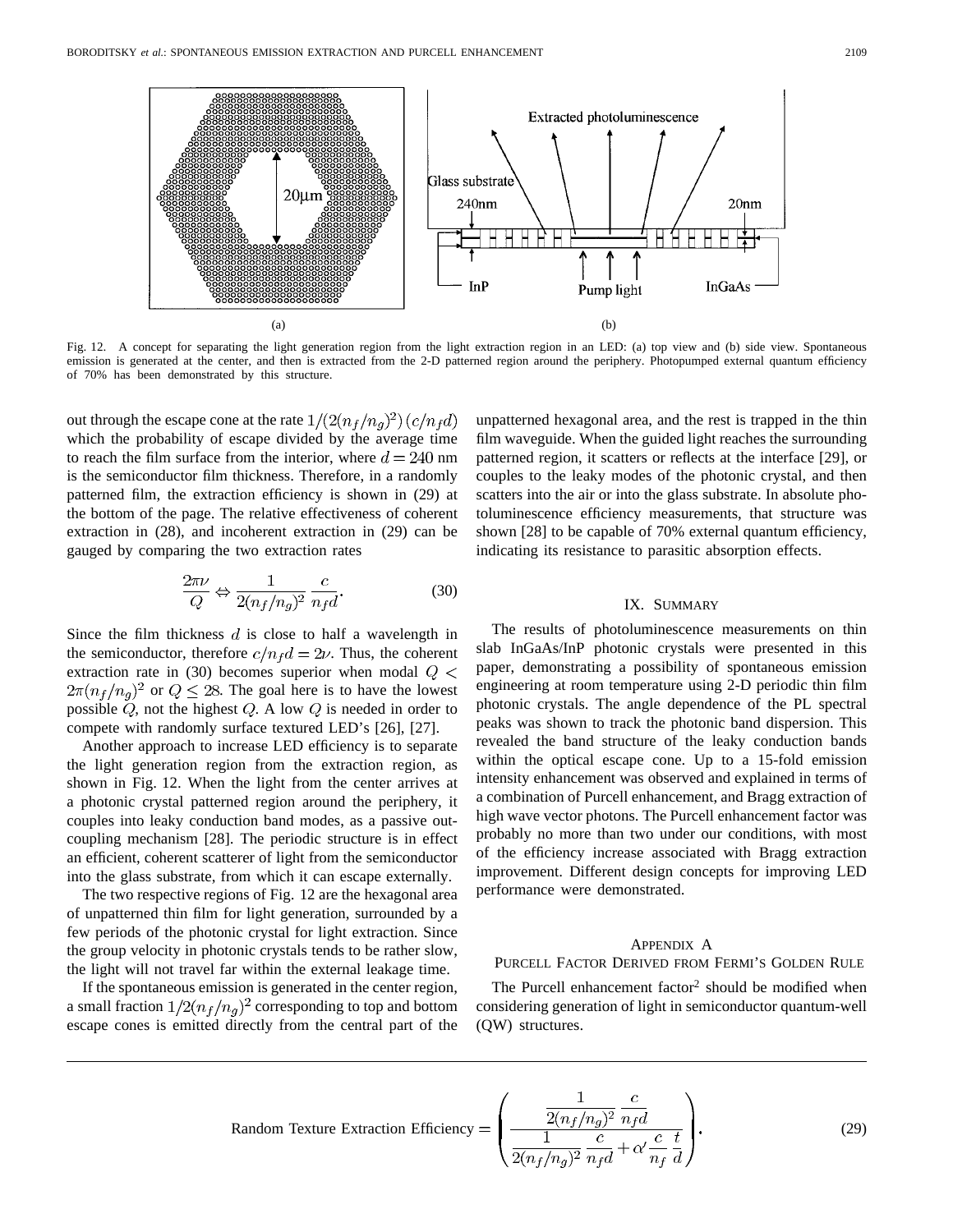The classical electric field of the cavity mode  $E(r)$  has to be normalized  $\mathbf{E} \rightarrow \alpha \mathbf{E}$  so that

$$
\frac{1}{4\pi} \int \varepsilon(\mathbf{r}) (\alpha \mathbf{E}(\mathbf{r}))^2 d^3 \mathbf{r} = \frac{\hbar \omega_0}{2}
$$
 (A1)

where  $\varepsilon$  is the material dielectric constant and  $\omega_0$  is the resonant frequency of the cavity. This gives the normalization factor

$$
\alpha^2 = \frac{2\pi\hbar\omega_0}{\int \varepsilon(\mathbf{r})\mathbf{E}^2(\mathbf{r})d^3\mathbf{r}}.
$$
 (A2)

In the above equations the integration extends over the quantization volume. The spontaneous emission rate into the resonant mode at a given point  $r$  follows from the Fermi golden rule and equals to

$$
\Gamma(\mathbf{r}) = \frac{2\pi}{\hbar} \left\langle (\mathbf{d} \cdot \alpha \mathbf{E}(\mathbf{r})) \right\rangle^2 \frac{g}{\hbar \Delta \omega} \tag{A3}
$$

where d denotes the atomic moment dipole,  $\Delta\omega$  is the cavity linewidth, and  $q$  is the degeneracy of the cavity mode. The last term in (8) represents the density of electromagnetic modes—there are q modes in the frequency range  $\Delta\omega$ . The dot product  $(d \cdot \alpha E(r))$  has to be averaged over the possible orientations of the atomic dipole moment. At this point, we need to take account of the specific optical transition in semiconductor quantum wells. First, electron-heavy hole transitions are the major contributor to the spontaneous emission. Second, these transitions are only allowed if the dipole moment of the transition lies in the plane of the quantum well, so that  $d_x^2 = d_y^2 = \frac{d^2}{2}$ ,  $d_z^2 = 0$ . Then, if the mode's electric field is also in the QW plane, as happens for TE modes, the average  $\langle (\mathbf{d} \cdot \alpha \mathbf{E}(\mathbf{r})) \rangle^2 = (1/2) \mathbf{d}^2 (\alpha \mathbf{E}(\mathbf{r}))^2$ . Note that in the case of bulk semiconductor, such as our thick well, or for interaction with random modes, the prefactor above would have been 1/3.

If the active material is placed in the point of maximum electric field of the mode, the emission rate is

$$
\Gamma = \frac{2\pi}{\hbar} \frac{\mathrm{d}^2}{2} \left( \alpha \mathbf{E}_{\text{max}} \right)^2 \frac{g}{\hbar \Delta \omega}.
$$
 (A4)

Introducing the value of the normalization factor  $\alpha^2$  gives

$$
\Gamma = \frac{\omega_0}{\Delta \omega} \frac{2g\pi^2 \mathbf{d}^2}{\hbar} \frac{\mathbf{E}_{\text{max}}^2}{\int \varepsilon(\mathbf{r}) \mathbf{E}^2(\mathbf{r}) d^3 \mathbf{r}}.
$$
 (A5)

The spontaneous emission rate in the bulk can be calculated using the classical formula [30]

$$
\Gamma_0 = \frac{4n\mathbf{d}^2\omega^3}{3\hbar c^3} = \frac{4n\mathbf{d}^2 8\pi^3}{3\hbar \lambda^3}.
$$
 (A6)

Thus, the overall enhancement factor, which can be used as a figure of merit for the optimization of a resonant-cavity structure becomes

$$
\frac{\Gamma}{\Gamma_0} = Qg \frac{3\lambda^3}{16\pi n} \frac{\mathbf{E}_{\text{max}}^2}{\int \varepsilon(\mathbf{r}) \mathbf{E}^2(\mathbf{r}) d^3 \mathbf{r}} \tag{A7}
$$

where  $Q = \omega_0/\Delta\omega$  is the quality factor of the cavity. Introducing the mode volume  $V_{\text{eff}}$ 

$$
V_{\text{eff}} = \frac{\int \varepsilon(\mathbf{r}) \mathbf{E}^2(\mathbf{r}) d^3 \mathbf{r}}{(\varepsilon(\mathbf{r}) \mathbf{E}^2(\mathbf{r}))_{\text{max}}} \tag{A8}
$$

the enhancement of spontaneous emission rate can be recast in the following form:

$$
\frac{\Gamma}{\Gamma_0} = \frac{3Qg(\lambda/2n)^3}{2\pi V_{\text{eff}}}.
$$
 (A9)

This expression differs from the one originally derived by Purcell by a degeneracy factor q and a factor of  $\pi/4$  which follows from the peculiarities of the optical transitions is quantum well structures and Lorentzian line shapes.

# APPENDIX B ANGLE DEPENDENT SPONTANEOUS EMISSION ENHANCEMENT FACTOR

According to Fermi's Golden Rule (1), the spontaneous emission rate is proportional to the square of the local field of the mode  $E^2(r)$  (normalized to  $\hbar \omega/2$  in the mode volume) and to the number of modes  $\Delta N$  emitting into the given solid angle in a given frequency range.

For the reference emission into the 3-D background continuum of modes, the average zero-point electric field fluctuations propagate into the thin-film from external surroundings [31]

$$
\mathbf{E}^2(\mathbf{r}) = \frac{\hbar\omega}{2nV} \tag{B1}
$$

and number of modes emitting into the given solid angle is given by

$$
\Delta N_{\rm ref} = 2 \frac{k^2 \sin \theta \, dk \, d\theta \, d\phi}{(2\pi)^3} V \tag{B2}
$$

where  $k = \omega/c$  is an external wavevector and  $V = L^3$  is the macroscopic quantization volume.

For the case of emission into the leaky modes, the local field depends on the position of the emission dipole in the active region. We can assume that the electric field is concentrated in the slab waveguide volume of thickness  $t$ . Then, the average square of the electric field at a point  **normalized by a half** quantum is given by

$$
\mathbf{E}^{2}(\mathbf{r}) = \frac{\hbar \omega}{2 \int_{\text{slab}} \varepsilon(\mathbf{r}') \mathbf{E}_{0}^{2}(\mathbf{r}') d^{3} \mathbf{r}'} \mathbf{E}_{0}^{2}(\mathbf{r})
$$

$$
\approx \frac{\hbar \omega}{2(t/2) \int_{\text{slab}} \varepsilon(\mathbf{r}') \mathbf{E}_{0}^{2}(\mathbf{r}') d^{2} \mathbf{r}'} \mathbf{E}_{0}^{2}(\mathbf{r})}
$$
(B3)

where  $\mathbf{E}_0(\mathbf{r})$  is the nonnormalized electric field distribution of the mode. Integration in the last expression may be approximated over the center plane of the slab. The number of leaky guided modes of a thin slab photonic crystal emitting at this angle is given by a projection of 3-D  $k$ -space onto the 2-D plane of guided-mode wavevectors

$$
\Delta N_{\rm ref} = 2 \frac{k_{\parallel} dk_{\parallel} d\phi}{(2\pi)^2} A_{qa} \tag{B4}
$$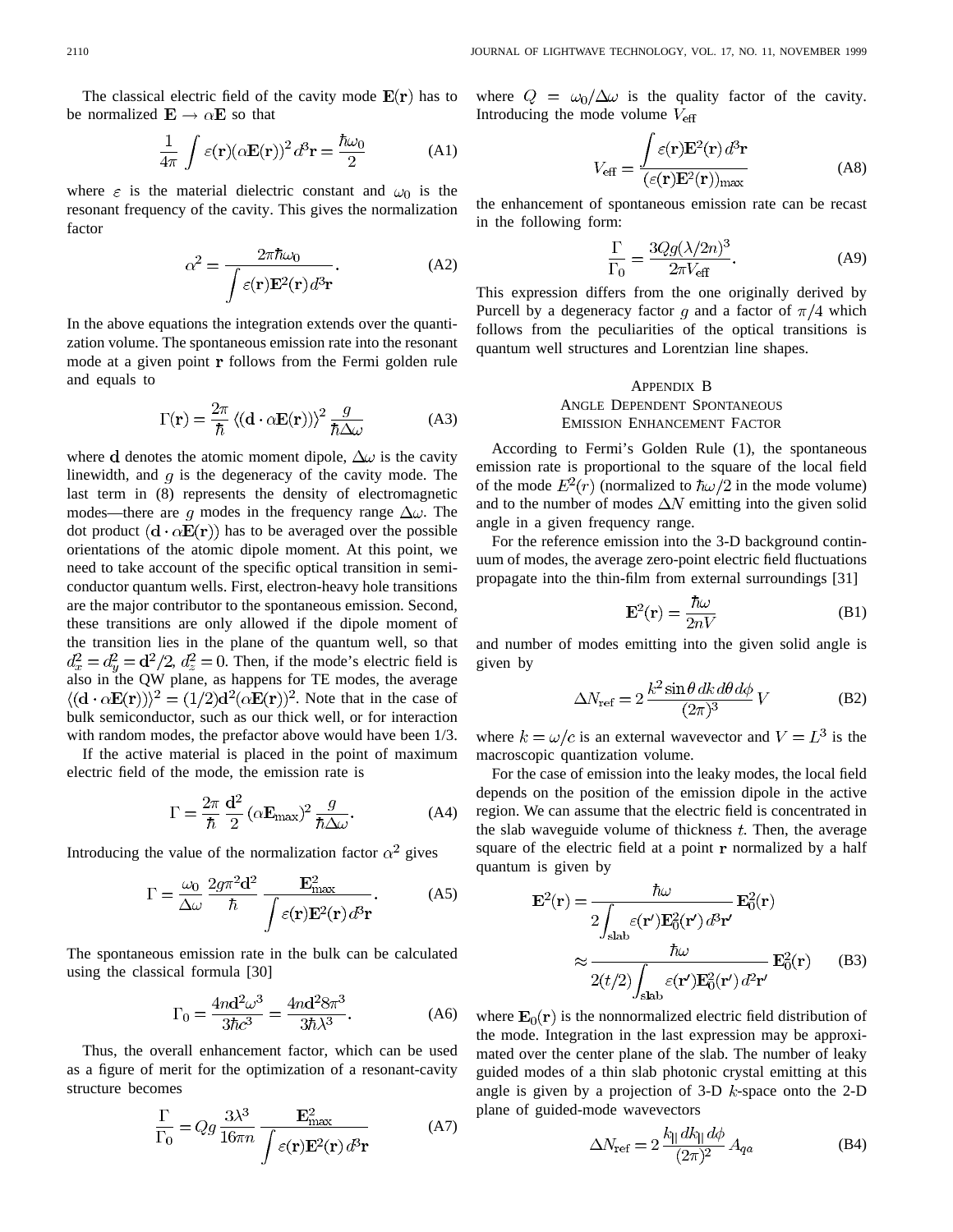where  $k_{\parallel} = k \sin \theta$ ,  $dk_{\parallel} = k \cos \theta d\theta$ , and  $A_{qa} = L^2$  is the quantization area of the slab. Averaging over the active region  $A<sub>active</sub>$  in a unit cell would give the total radiation rate in a given direction. However, since the line width of the leaky mode  $\Delta\omega$  is larger than the experimental spectral resolution  $d\omega$ , only  $(2/\pi)$   $(d\omega/\Delta\omega)$  of the radiation will be in the spectral range. The  $2/\pi$  prefactor comes from the Lorentzian lineshape of a leaky mode, similar to the derivation in [15]. Thus, the rate of reference continuum background radiation would be given by

$$
\Gamma_{\text{ref}} \propto \int_{\text{active}} \mathbf{E}^2(\mathbf{r}) \Delta N_{3d} d^2 r
$$
  
= 
$$
2 \frac{k^2 \sin \theta \, dk \, d\theta \, d\phi}{(2\pi)^3} V \cdot \frac{\hbar \omega}{2nV} \cdot A_{\text{active}}.
$$
 (B5)

And, in the same way, emission into the leaky modes  $\langle lm \rangle$  is

$$
\Gamma_{lm} \propto \int_{\text{active}} \mathbf{E}^2(\mathbf{r}) \Delta N_{2d} d^2 r
$$
\n
$$
= \frac{\hbar \omega}{2(t/2) \int_{qa} \varepsilon(\mathbf{r}') \mathbf{E}_0^2(\mathbf{r}') d^2 \mathbf{r}'} \cdot \frac{2d\omega}{\pi \Delta \omega}
$$
\n
$$
\cdot \frac{(k \sin \theta)(k \cos \theta \, d\theta) \, d\phi}{(2\pi)^2} \int_{\text{active}} A \mathbf{E}_0^2(\mathbf{r}) d^2 r. \quad (B6)
$$

Taking ratio of (B5) and (B6), and simplifying, we obtain

$$
\frac{\Gamma_{lm}}{\Gamma_{\text{ref}}} = \frac{1}{\pi} \frac{A_{qa}}{\int_{qa} \varepsilon(\mathbf{r}') \mathbf{E}_{0}^{2}(\mathbf{r}') d^{2} \mathbf{r}'} \cdot \frac{\int_{\text{active}} \varepsilon \mathbf{E}_{0}^{2}(\mathbf{r}) d^{2} r}{A_{\text{active}}}
$$
\n
$$
\cdot \frac{\omega}{\Delta \omega} \cdot \frac{\lambda}{nt} \cos \theta. \tag{B7}
$$

Introducing mode's  $Q = \omega/\Delta\omega$ , and a parameter  $\gamma$  to characterize electric energy overlap with the active region

$$
\gamma = \frac{A_{qa}}{A_{\text{active}}} \cdot \frac{\int_{\text{active}} \varepsilon \mathbf{E}_0^2(\mathbf{r}) d^2 \mathbf{r}}{\int_{qa} \varepsilon(\mathbf{r'}) \mathbf{E}_0^2(\mathbf{r'}) d^2 \mathbf{r'}}
$$
(B8)

the enhancement of spontaneous emission rate at a given frequency can be recast into a familiar structure of a Purcell factor in 1-D

$$
\frac{\Gamma_{lm}(\omega)}{\Gamma_{\text{ref}}} = \frac{2}{\pi} \gamma Q \cdot \frac{\lambda}{2nt} \cos \theta.
$$
 (B9)

#### **REFERENCES**

- [1] P. Selenyi, *Phys. Rev.,* vol. 56, pp. 477–480, 1939.
- [2] E. M. Purcell, "Spontaneous emission probabilities at radio frequencies," *Phys. Rev.,* vol. 69, p. 681, 1946.
- [3] P. Goy, J. M Raimond, M. Gross, and S. Haroche, "Observation of cavity enhanced single atom spontaneous emission," *Phys. Rev. Lett.,* vol. 50, p. 1903, 1983; K. H. Drexhage, "Interaction of light with monomolecular dye layers," in *Progress in Optics,* E. Wolf, Ed. Amsterdam, The Netherlands: North Holland, 1974, p. 165.
- [4] R. G. Hulet, E. S. Hilfer, and D. Kleppner, "Inhibited spontaneous emission by a Rydberg atom," *Phys. Rev. Lett.,* vol. 50, p. 1903, 1983.
- [5] J. Gerard, B. Sermage, B. Gayral, B. Legrand, E. Costard, and V. ´ Tierry-Mieg, "Enhanced spontaneous emission by quantum boxes in a monolithic optical microcavity," *Phys. Rev. Lett.,* vol. 91, no. 5, pp. 1110–1113, 1998.
- [7] W. B. Joyce, R. J. Bachrach, R. W. Dixon, and D. A. Sealer, "Geometrical properties of random particles and the extraction of photons from electroluminescent diodes," *J. Appl. Phys.,* vol. 45, no. 5, pp. 2229–2253, May, 1974.
- [8] I. Schnitzer, E. Yablonovitch, C. Caneau, T. J. Gmitter, and A. Scherer, "30% external quantum efficiency from surface textured, thin-film lightemitting diodes," *Appl. Phys. Lett.,* vol. 63, p. 2174, 1993.
- [9] A. Scherer, O. Painter, B. D'Urso, R. Lee, and A. Yariv, "InGaAsP photonic band gap crystal membrane microresonators," *J. Vac. Sci. and Tech.,* vol. B16, p. 3906, 1998.
- [10] R. D. Meade, K. D. Brommer, A. M. Rappe, and J. D. Joannopoulos, "Existence of a photonic band gap in two dimensions," *Appl. Phys. Lett.,* vol. 61, p. 495, 1992.
- [11] P. R. Villeneuve and M. Piche, "Photonic band gaps in two-dimensional square lattices: Square and circular rods," *Phys. Rev.,* vol. B46, p. 4973, 1992.
- [12] E. Yablonovitch, T. J. Gmitter, and K. M. Leung, "Photonic band structure: The face-centered-cubic case employing nonspherical atoms," *Phys. Rev. Lett.,* vol. 67, p. 2295, 1991.
- [13] D. N. Atkin, P. S. J. Russell, T. A. Birks, and P. J. Roberts, *J. Modern Opt. 43,* pp. 1035–1053, 1996.
- [14] S. Fan, P. Villeneuve, J. Joannopoulos, and E. F. Schubert, *Phys. Rev. Lett.,* vol. 78, p. 3295, 1997.
- [15] M. Boroditsky, R. Coccioli, and E. Yablonovitch, "Analysis of photonic crystals for light-emitting diodes using the finite difference time domain technique," in *Proc. Photonics West'98,* San Jose, CA, Jan. 26–30, 1998, vol. 3283, pp. 184–190.
- [16] R. Coccioli, M. Boroditsky, K. Kim, Y. Rahmat-Samii, and E. Yablonovitch, "The smallest possible electromagnetic mode volume in a dielectric cavity," in *Inst. Elec. Eng. Proc., J. (Optoelectron.),* 1998, vol. 145, no. 6, pp. 391–397.
- [17] M. Boroditsky, I. Gontijo, M. Jackson, R. Vrijen, T. F. Krauss, C.- C. Cheng, A. Scherer, R. Bhat, M. Krames, and E. Yablonovitch, "Surface recombination measurements on III–V candidate materials for nano-structure light-emitting diodes," to be published.
- [18] O. Painter, R. K. Lee, A. Scherer, A. Yariv, J. D. O'Brien, P. D. Dapkus, and I. Kim, "Two-dimensional photonic bandgap defect laser," *Science,* vol. 284, p. 1819, 1999.
- [19] Y. Xu, J. Vuckovic, R. Lee, O. Painter, A. Scherer, and A. Yariv, "Finitedifference time-domain calculation of spontaneous emission lifetime in a microcavity," *J. Opt. Soc. Amer.,* vol. B16, pp. 465–474, 1999.
- [20] A. Yariv and P. Yeh, *Optical Waves in Crystals.* New York: Wiley, 1984.
- [21] V. N. Astratov, R. M. Stevenson, M. S. Skolnick, D. M. Whittaker, S. Brand, I. Culshaw, T. F. Krauss, R. M. De La Rue, and O. Z. Karimov, "Experimental technique to determine the band structure of two-dimensional photonic lattices," in *Inst. Elec. Eng. Proc. J. (Optoelectron.),* vol. 145, pp. 398–402, 1998; also V. N. Astratov, I. S. Culshaw, R. M. Stevenson, D. M. Whittaker, M. S. Skolnick, T. F. Krauss, and R. M. De La Rue, "Resonant coupling of nearinfrared radiation to photonic band structure waveguides," this issue, pp. 2050–2057.
- [22] E. Yablonovitch, T. J. Gmitter, and R. Bhat, "Inhibited and enhanced spontaneous emission from optically thin AlGaAs/GaAs double heterostructures," *Phys. Rev. Lett.,* vol. 61, pp. 2546–2549, 1988.
- [23] A. Vertikov, I. Ozden, and A. V. Nurmikko, "Investigation of excess carrier diffusion in nitride semiconductors with near field microscopy," *Appl. Phys. Lett.,* vol. 74, pp. 850–852, 1999.
- [24] N. F. Gardner, H. C. Chui, E. I. Chen, M. R. Krarnes, J.-W. Huang, F. A. Kish, S. A. Stockman, C. P. Kocot, T. S. Tan, and N. Moll, "1.4× Appl. Friys. Lett., vol. 14, pp. 800–602, 1999.<br>N. F. Gardner, H. C. Chui, E. I. Chen, M. R. Krarnes, J.-W. Huang, F.<br>A. Kish, S. A. Stockman, C. P. Kocot, T. S. Tan, and N. Moll, "1.4×<br>efficiency improvement in transpare light-emitting diodes with thin (≤200nm) active regions," *Appl. Phys. Lett.,* vol. 74, pp. 2230–2232, 1999; M. Boroditsky and E. Yablonovitch, "Light extraction efficiency from light-emitting diodes," *SPIE,* vol. 3002, pp. 119–122, 1997.
- [25] M. Boroditsky, R. Ragan, and E. Yablonivitch, "Absorption enhancement in ultra-thin textured AlGaAs films," *Solar Energy Solar Cell Mater.,* vol. 57, pp. 1–7, 1999.
- [26] E. Yablonovitch, "Statistical ray optics," *J. Opt. Soc. Amer.,* vol. 72, p. 899, 1982.
- [27] I. Schnitzer, E. Yablonovitch, C. Caneau, and T. J. Gmitter, *J. Appl. Phys. Lett.,* vol. 62, p. 131, 1993.
- [28] R. Windisch, P. Heremans, A. Knobloch, P. Kiesel, G. H. D'lhler, B. Dutta, and G. Borghs, *Appl. Phys. Lett.,* vol. 74, p. 2256, 1999.
- [29] M. Boroditsky, T. F. Krauss, R. Coccioli, R. Vrijen, R. Bhat, and E. Yablonovitch, "Light extraction from optically pumped light-emitting